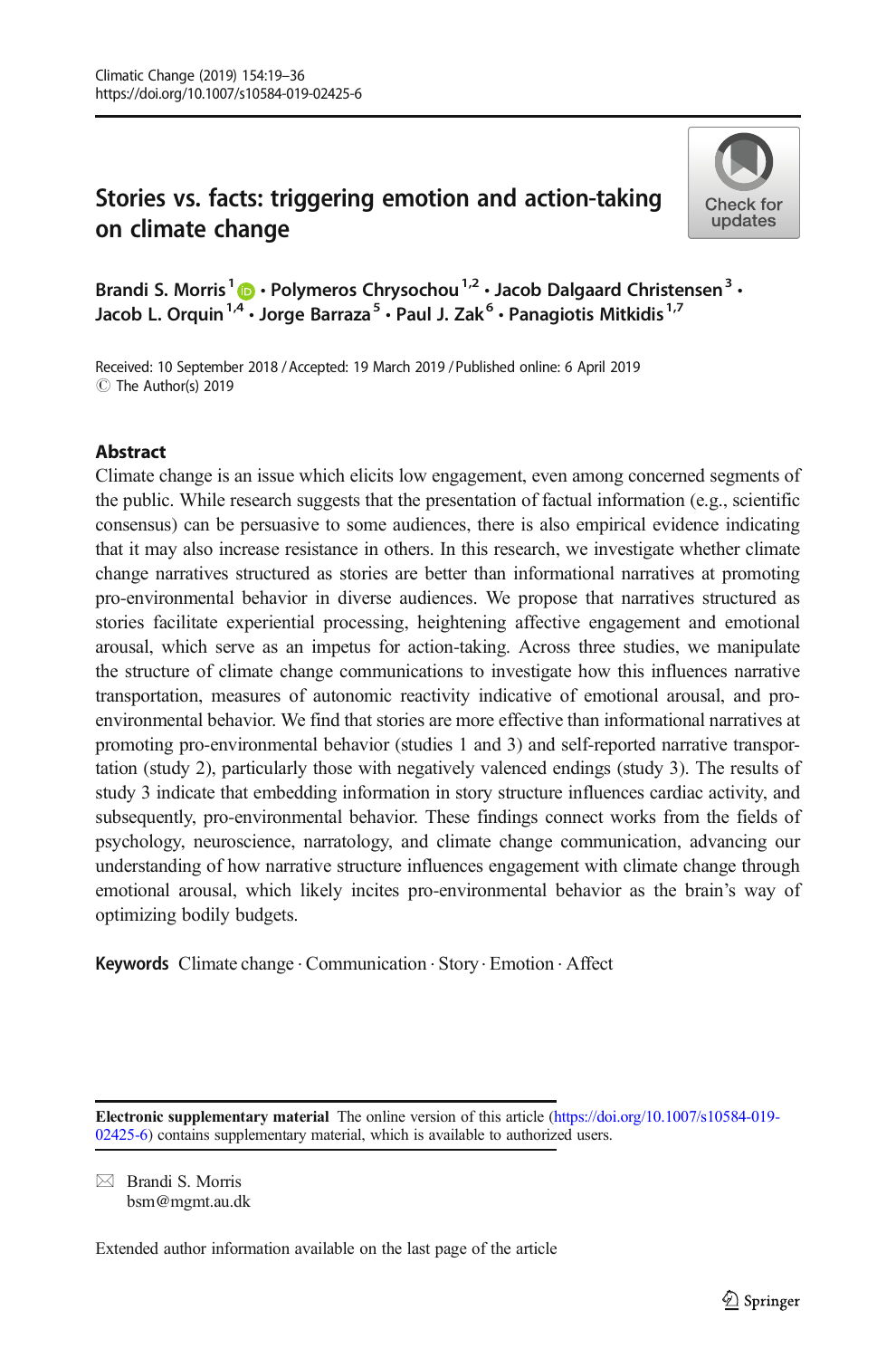# 1 Introduction

Recent research finds a consistent ideological divide on belief and engagement with climate change across a range of countries, though none to the extent observed in the USA, Canada, or Australia (Dryzek et al. [2011;](#page-15-0) Tranter and Booth [2015](#page-17-0)). In the USA, approximately 28% of the population neither believes in anthropogenic climate change nor accepts the global scientific consensus. Of even greater concern, individual engagement with climate change is also low among those who profess to being concerned and alarmed by it (Leiserowitz et al. [2013](#page-16-0)). In line with Lorenzoni et al. ([2007\)](#page-16-0), we define climate change "engagement" as a personal state of connection, "an individual state of involvement…at cognitive, affective and behavioral levels" (p. 476), focusing primarily on the two latter aspects, emotional engagement and behavior. The information deficit approach to science communication (Brown [2009;](#page-14-0) Dickson [2005](#page-15-0)), and climate change communication more specifically, evinces the belief that giving people (more) peerreviewed scientific evidence will reduce skepticism, bolster public opinion, and mobilize action. Yet mounting evidence suggests that fact-based narratives are only minimally effective at motivating behavioral change (e.g., Whitmarsh et al. [2013](#page-17-0)), and there is little to no relationship between public understanding of climate science and risk perception (Kahan [2015\)](#page-15-0). In this research, we argue that the deficit approach to communication underestimates not only the critical role of affect and emotion in rationality (Peters and Slovic [2000](#page-16-0); Weber [2006a](#page-17-0)) but also the formidable force of motivated cognition. In some countries, an individual's stance on the issue of climate change has become a marker of identity and a potential threat to social affiliation. As Kahan points out (Klein [2014](#page-16-0)), although it may seem irrational to ignore scientific evidence, the high social and neurological cost of updating beliefs is likely to eclipse the benefits of cognitive flexibility and factual accuracy.

Effectively communicating climate change to diverse, non-scientific audiences requires alternative approaches, and a few scholars have even suggested that stories might be part of this solution (e.g., Dahlstrom [2014;](#page-15-0) Martinez-Conde and Macknik [2017](#page-16-0)). A growing body of research suggests that engagement with emotional stories and their characters (i.e., Hoeken et al. [2016;](#page-15-0) Loewenstein [2010\)](#page-16-0) more effectively motivate pro-social behavior (Barraza et al. [2015;](#page-14-0) Lin et al. [2013](#page-16-0); Small and Loewenstein [2003\)](#page-17-0) than informational frameworks (Small and Loewenstein [2003](#page-17-0)). Through a state known as narrative transportation, stories facilitate experiential rather than analytical processing (Green [1996;](#page-15-0) Green and Brock [2000](#page-15-0)), heightening emotional arousal (Zak [2015](#page-17-0)), and reducing counter-arguing (Green and Brock [2000](#page-15-0)). There is a vast literature in the humanities and arts discussing the rhetorical use of storytelling in environmental narratives (e.g., Cronon [1992;](#page-15-0) McComas and Shanahan [1999;](#page-16-0) Sakakibara [2008](#page-16-0)) and growing interest in how they might function as forms of evidence and communication within energy and climate change research (Moezzi et al. [2017](#page-16-0)). However, to our knowledge, there is little research about how narrative structure influences pro-environmental behavior in the context of climate change. In this article, we build on prior research investigating the persuasive powers of stories as well as the underpinnings of affect, emotion, and end valence (i.e., the positive or negative emotional charge at the *end* of a stimulus) to explicate how they influence behavior. Using three experiments, we investigate whether climate change messages structured as stories are better than analytical narratives at motivating pro-environmental behavior.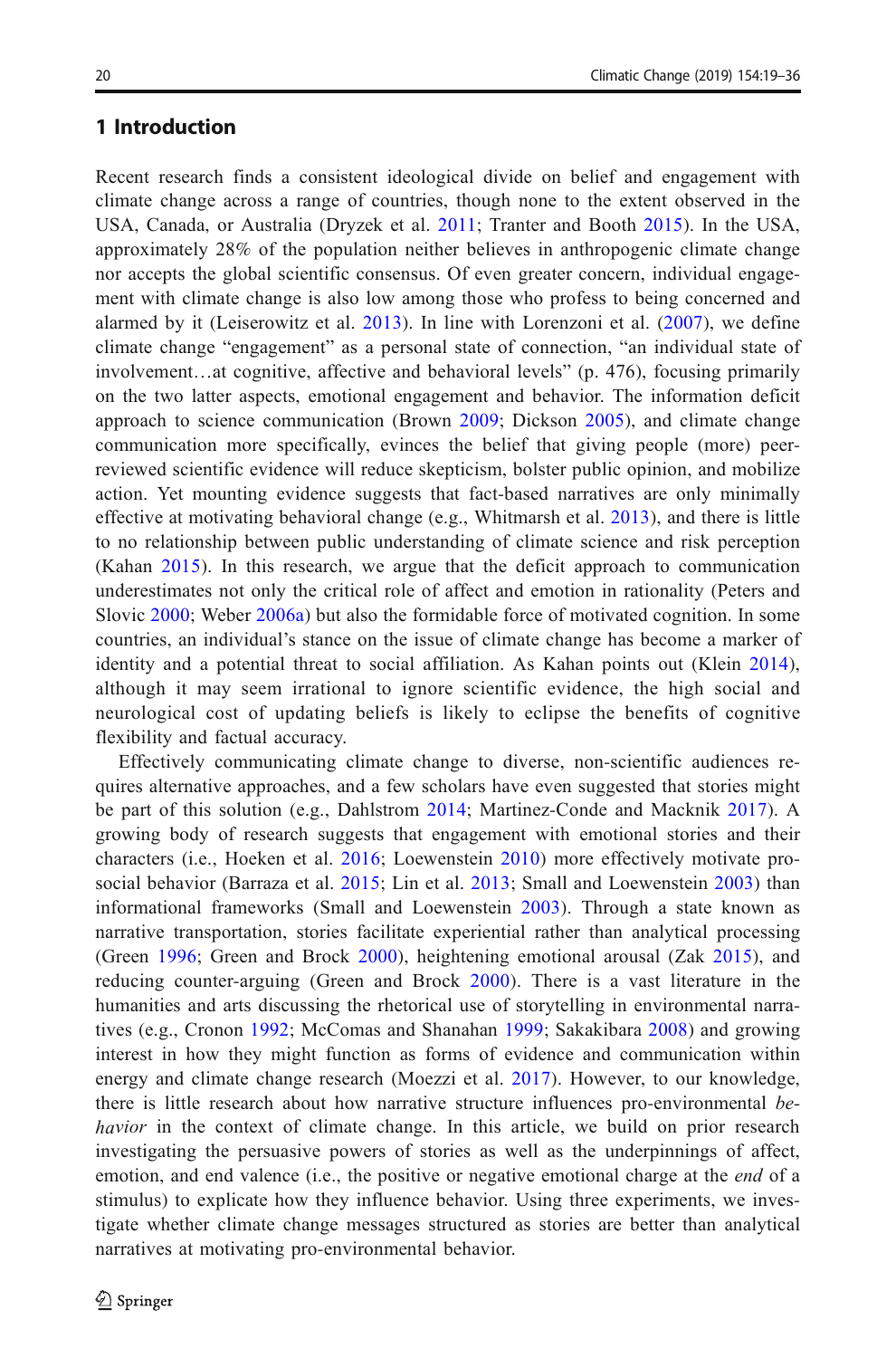#### 2 Homo narrans: humans and stories

According to the Narrative Paradigm (W. Fisher [1987\)](#page-15-0), humans are "homo narrans"—storytelling animals who are persuaded to make decisions based on the coherence and fidelity of stories. Coherence deals with the internal consistency of a story's characters and context, while fidelity relates to external consistency and "fit" with the listener's values. Stories have dominated human interaction for millennia, and their efficacy as a form of communication seems to be related to how the human brain processes, imposes structure on, and interprets, information (Bransford et al. [2000](#page-14-0); Pinker [2003](#page-16-0)). Research from diverse fields suggests that story structure matches human neural maps and how we make sense of the world from birth (Donald [1991](#page-15-0); Nelson [2003;](#page-16-0) Pinker [2003;](#page-16-0) Plotkin [1982\)](#page-16-0): we process and communicate in story structure (Gopnik et al. [1999\)](#page-15-0). Bruner ([1986](#page-15-0)) posits that neural story maps are a form of the heuristic used to process and decode narrative and experiential information. Schank [\(1990\)](#page-16-0) goes so far as to assert that humans automatically select among accumulated story scripts rather than engaging in "thinking."

We adopt Haven's [\(2007](#page-15-0)) definition of story: "a detailed, character-based narration of a character's struggles to overcome obstacles and reach an important goal … a framework and way of structuring information" (Haven [2007](#page-15-0), p. 79). The terms *narrative* and *story* are often used interchangeably but our frame of reference is that stories are a specific subset within the category of narratives: all stories are narratives, but not all narratives are effective stories (Dalkir and Wiseman [2004](#page-15-0)). Stories are often automatically associated with fiction but are actually a way of structuring information (Haven [2007](#page-15-0)). Here, we define *narrative structure* as the degree to which a narrative tells a story and contains essential features including an identifiable character, plot (temporal dimension, goal), and setting. The higher the narrative structure, the more story-like the narrative.

#### 2.1 How stories engage

The phenomenon of being "lost in a story" (Nell [1988](#page-16-0)) is known as "narrative transportation" and can be defined as the degree to which a plot activates the story receiver's imagination through an empathic connection with the characters (Bagozzi and Moore [1994;](#page-14-0) Fisher et al. [2008](#page-15-0); Lin et al. [2013\)](#page-16-0), causing them to temporarily experience a sense of being suspended from reality (vanLaer et al. [2014](#page-16-0)). Narrative transportation is a convergent process (Green and Brock [2000](#page-15-0)) involving experiential processing through immersion into a story. This is distinctly different from the divergent process of cognitive elaboration (Petty and Cacioppo [1986](#page-16-0)), which entails analytical attention and *scrutiny to* major points of an argument. Under conditions of high cognitive elaboration, a person can still access pre-existing schemas, prior knowledge, experience, and opinions. Instead, through the process of narrative transportation, the mind becomes focused on the events of the story, and the aforementioned aspects of "reality" may fade into the background. Indeed, Green and Brock ([2000](#page-15-0)) find reduced counterarguing, resistance, and reactance in highly transported story receivers compared with less transported receivers—irrespective of whether narratives were labeled as "fact" or "fiction." Stories can become proxies for the vivid personal experience (Cron [2012\)](#page-15-0) shown to be an effective way of learning (Hertwig et al. [2004;](#page-15-0) Weber et al. [2004\)](#page-17-0).

These findings have important implications for the information deficit hypothesis because numerous experiments have shown only a weak association between public understanding of climate science and risk perception (Kahan [2017](#page-15-0); Kahan et al. [2012](#page-16-0)). Scientific literacy and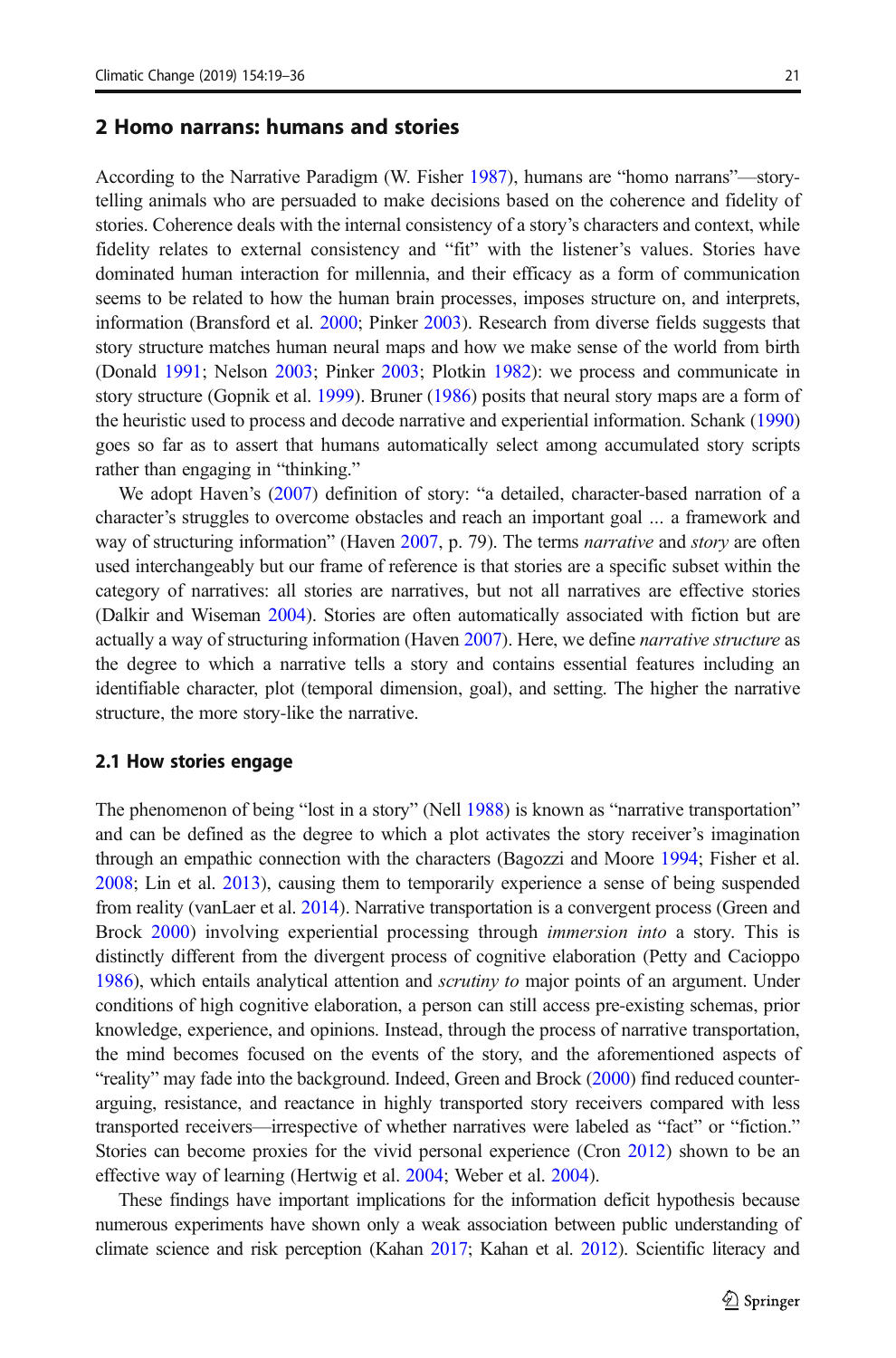numeracy can actually increase cultural polarization (Kahan et al. [2011](#page-15-0)). When confronted with the same scientific evidence about climate change, those already predisposed to believe become more concerned but those predisposed to be dismissive became even more dismissive (Kahan et al. [2011](#page-15-0)). In contrast, individuals who report being narratively transported into a story, experience higher empathy and are more likely to exhibit story-consistent beliefs and pro-social behavior in real life, even when controlling for individual dispositions toward empathy and transportability (Green and Brock [2000\)](#page-15-0) (Johnson [2012](#page-15-0)). More, in a study where participants were exposed to an emotional narrative (Barraza et al. [2015](#page-14-0)), Barraza, Alexander, Beavin, Terris, and Zak found that changes in measures of autonomic reactivity and emotional arousal were associated with self-reported narrative transportation, empathic concern for characters in a story, and reliably predicted pro-social behavior. Non-invasive measures of sympathetic and parasympathetic reactivity in the autonomic nervous system are used to identify potential physiologic mechanisms underlying narrative persuasion; fluctuations in heart rate and skin conductance have been associated with attentional allocation (Potter and Bolls [2012\)](#page-16-0) and emotional engagement (Mitkidis et al. [2015](#page-16-0)). In order to understand how autonomic reactivity influences behavior, it is important to establish how emotion is constructed through affective engagement.

#### 2.2 Emotion, the impetus for action-taking

The psychophysiological state of affect is a perpetual stream of information used by the body as evidence about the world (Barrett [2017](#page-14-0)). Affect is a critical component of rationality, and analytical processing cannot be effective without it (Damasio [2003](#page-15-0)). Valence, an important dimension of affect, influences attention allocation based on how the brain predicts external stimuli will impact bodily budgets (Barrett [2017](#page-14-0)). It is the inherently positive or negative charge of an emotion (Russell and Barrett [1999\)](#page-16-0) indicating the *value* or expected consequence of a specific piece of information (Barrett [2006](#page-14-0)). Although people might prefer to experience the pleasure of positive emotional valence, it appears that emotions associated with negative valence, such as worry, drive risk management and are better at actually getting us out of our proverbial chairs to do something about a problem (Peters and Slovic [2000\)](#page-16-0). In the context of climate change, negatively valenced emotions conceptualized as fear and anxiety serve as early indicators, which compel urgency and action (Weber [2006b\)](#page-17-0). For the purposes of this research, we focus on how end valence influences behavior because the valence of most narratives naturally waxes and wanes throughout its duration.

#### 3 Conceptual model and overview of studies

The central proposition of this research is that climate change narratives structured as stories will facilitate higher levels of pro-environmental behavior than their analytical counterparts. Specifically, we seek to understand the psychological processes underlying the influence of narrative structure on pro-environmental behavior. We posit that, through narrative transportation, stories influence autonomic reactivity indicative of affective engagement, enabling the construction of emotion, which compels the brain to execute orders for action-taking. Using three studies (two laboratory works and one online survey), we test the assumption that autonomic reactivity indicative of narrative transportation and emotional arousal will mediate the relationship between narrative structure and pro-environmental behavior, moderated by the end valence of the stimuli. Figure [1](#page-4-0) provides an overview of the conceptual model summarizing our propositions and studies.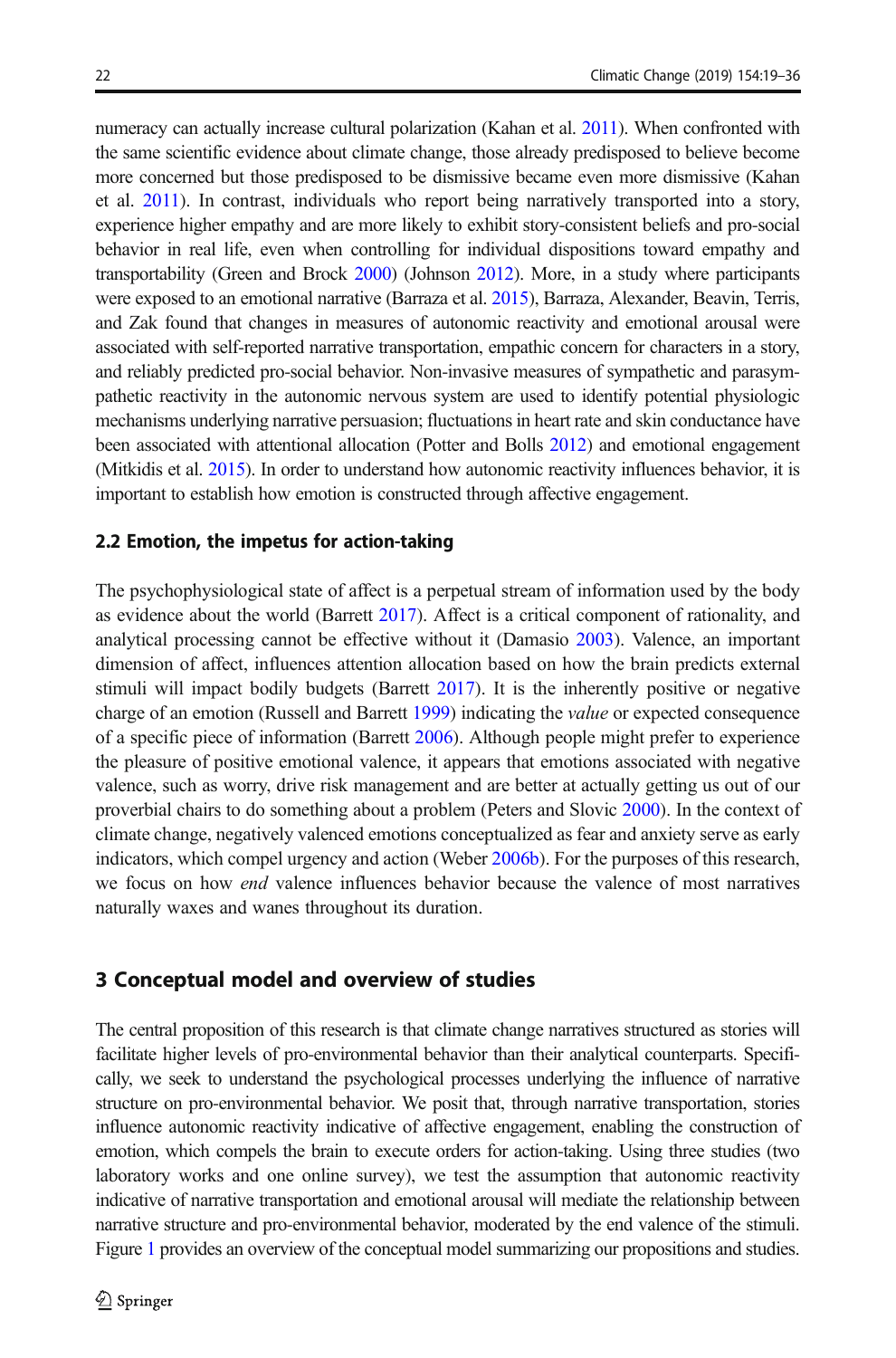<span id="page-4-0"></span>

Fig. 1 Conceptual model with an overview of studies

# 4 Study 1

In study 1, we examine whether the narrative structure influences pro-environmental behavior using controlled, written stimuli in a lab setting.

#### 4.1 Materials and methods

In a single factor design, 158 participants (53% female) were recruited via email from a participant recruiting pool (ages 18–24 (51.9%), 25–34 (44.9%), 35–44 (1.9%), 55–64 (1.3%)). The sample size was determined with the goal of having at least 40 participants in each condition (Simmons et al. [2011](#page-16-0)). All sessions were conducted at a lab in a Danish university, and participants were compensated with DKK 150 (approximately \$28). An ethics advisory group approved this study.

After completing demographic questions, the participants were randomly assigned to one of three conditions where they were asked to read a text containing identical pro-environmental content and number of words, structured either as a story  $(n = 53)$  or informational narrative  $(n = 52)$  (Appendix A). The control group  $(n = 53)$  was asked to read a neutral article about the construction of a university. Following the reading of the article, the participants were asked to answer a series of questions assessing evaluations of the article and to complete a short task listing post-stimulus thoughts. In the second part of the study, the participants were taken to a different lab room where they were offered a drink (with the option of choosing a glass or plastic cup) and completed the final survey which included state/trait measures (Appendix B). Measures of pro-environmental behavior were recorded throughout the experiment and included the following: (i) number of papers used in a task/whether both sides were used, (ii) whether participants cleaned off their desk (as instructed in the survey), (iii) recycled, (iv) subscribed to the Greenpeace newsletter, (v) donated a portion of their participant compensation as a charitable gift, (vi\*) turned off the light/computer, (vii\*) used a plastic or glass cup if taking a drink, and (viii) responded to a follow-up survey 6 weeks later. Measures denoted with an "\*" were poor or contained significant noise (e.g., had no variation or were culturally confounding), and therefore not included in the analysis (see Appendix D).

We computed the log odds ratio and Cohen's d between the independent variable (narrative structure) and the dependent variables (pro-environmental behaviors; Appendix C), using R Studio (Team [2012](#page-17-0)). Effect sizes for continuous outcome variables were computed directly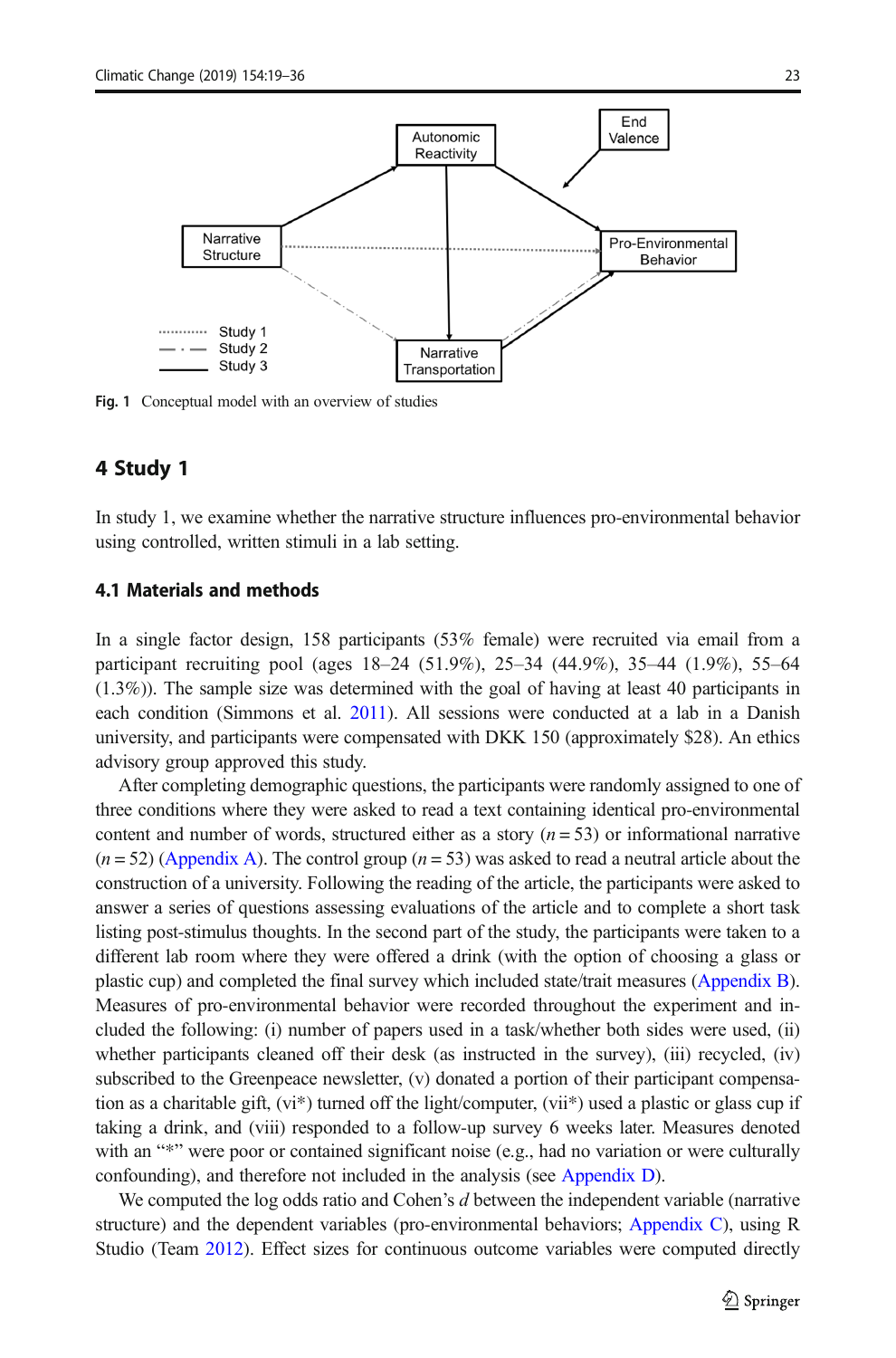<span id="page-5-0"></span>from the observed data, dividing the mean differences by the pooled standard deviation  $\frac{(n_1-1)s_1^2+(n_2-1)s_2^2}{n_1+n_2-2}$ , where  $s_j$  and  $n_j$  refer to the standard deviation and sample size of conditions to be compared. Effect sizes for binary outcome variables were calculated using log odds ratios (Appendix C).

# 4.2 Results

Effect size calculations revealed that narrative structure influenced most of the post-stimuli pro-environmental behaviors we measured, with the exception of the number of papers used, or whether or not the participants turned off the light or computer when exiting the lab room. Figure 2 shows the log odds ratios between the variables (as described above). A bar that represents "story/control," for example, marks the difference in probabilities that a given proenvironmental behavior will occur in the story versus control conditions.

As can be seen in Appendix D, Table D1, the greatest observed difference in donation amount was between story and control groups, Cohen's  $d = 0.26$  (95% CI [−0.13, 0.64]), story and information groups,  $d = 0.21$  (95% CI [−0.18, 0.59]), with the smallest observed difference between information, and control group,  $d = 0.08$  (95% CI [−0.31, 0.46]). The participants in the story condition were 2.00 times more likely to subscribe to the Greenpeace newsletter, and 1.72 times more likely to respond to the follow-up survey (with no additional payment or incentive) than those presented with information. Across all three conditions, the odds of a person recycling were 1.95 times higher in the story condition than that in the information condition and 2.83 times higher than that in the control group. The participants in the story condition were 1.82 times more likely to clean off their desk than those in the information condition, 1.88 times more likely than the control group, and approximately equal likelihood between information and control groups. No treatment effect was found for the number of papers used or whether or not the participants turned off the overhead light upon leaving.

#### 4.3 Discussion

Results from this first study provide support for our expectations that narratives structured as stories are better vehicles of persuasion than informational narratives. We found that the



Fig. 2 Log odds ratios for behavioral measures: treatment and control groups. Bars indicate standard errors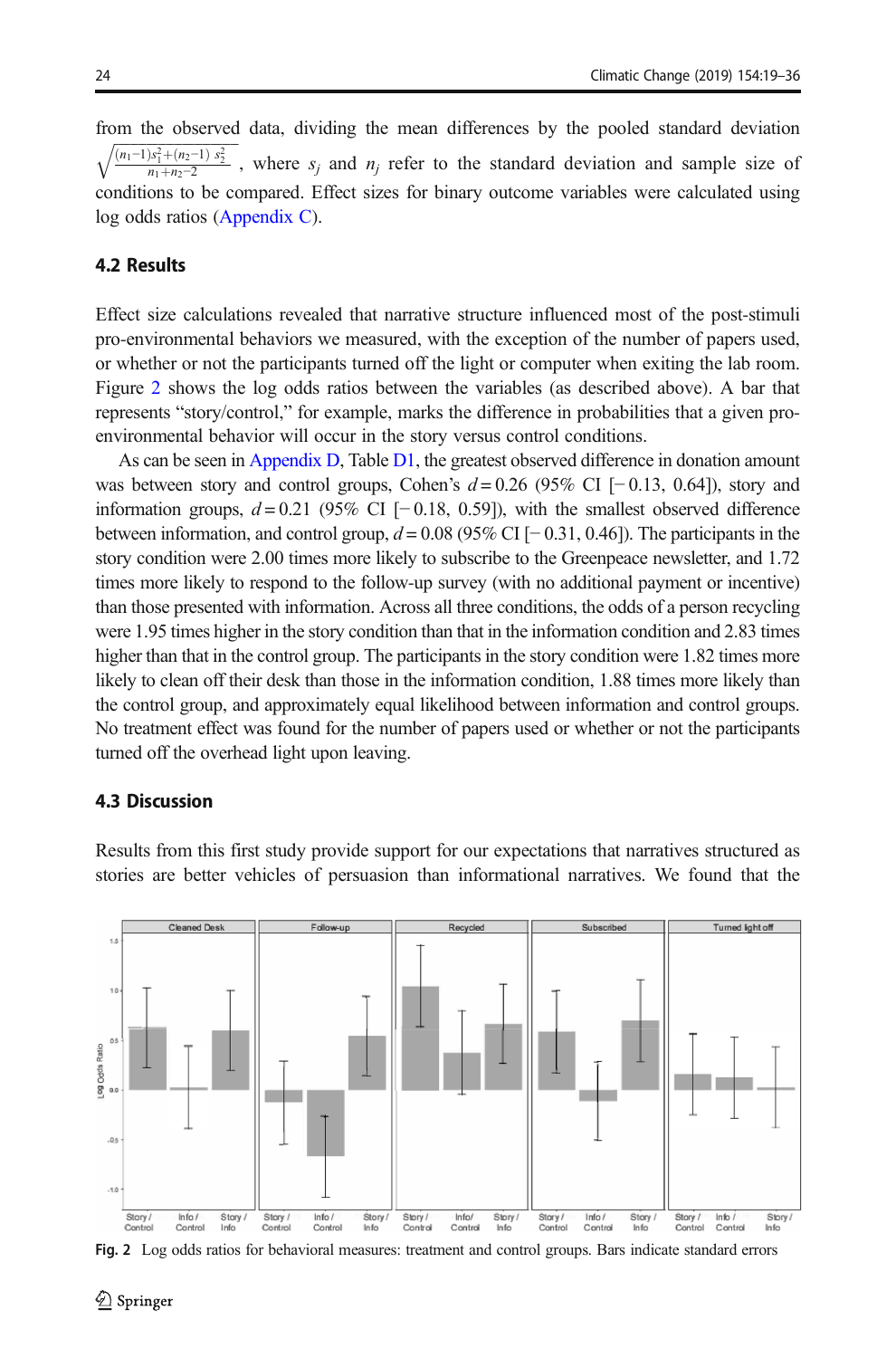participants in the story condition were consistently more likely to exhibit pro-environmental behavior than those in the information condition. Moreover, it appears that this treatment effect persisted 6 weeks after the initial experiment: as can be seen from Fig. [2,](#page-5-0) the participants in the story condition were far more likely to respond to a follow-up survey, without additional remuneration. Even more striking is the finding that the participants treated with informational narratives *performed fewer pro-environmental behaviors* (e.g., response to a follow-up survey; willingness to subscribe to a newsletter) *compared with the control group*. Participants were, after all, being exposed to messaging with the not-so-subtle theme of environmental degradation. This result serves to further undermine the credibility of the information deficit hypothesis developed by social scientists in the 1980s (Brown [2009](#page-14-0); Dickson [2005\)](#page-15-0). Indeed, it is thought-provoking that more than half of the carbon ever emitted into the air through fossil fuel combustion was released just in the past 25 years (IPCC [2018\)](#page-15-0); this in the face of unequivocal data and widespread knowledge about the deleterious effects of  $CO<sub>2</sub>$  emissions.

For some measures, no treatment difference was observed, such as whether or not participants turned off the overhead light when leaving the lab room or the number of papers they used in a recall task. While the results of this first study suggest an association between narrative structure and pro-environmental behavior in the context of climate change, we had no evidence for the mechanisms underlying this relationship. Moreover, the sample for this study was drawn from a participant pool consists mainly of university students, and caution should be exercised in extrapolating from the heavily skewed age distribution. Study 2, a survey experiment, builds on the findings of study 1 by investigating how narrative structure impacts self-reported narrative transportation and pro-environmental behavior, with added external validity derived from the use of naturalistic stimuli.

# 5 Study 2

Given the importance of public engagement with climate change and the implications of our findings for practitioners, in this second study, we employ videos produced by climate change communicators (e.g., the Royal Society, World Bank, NASA).

# 5.1 Methods and materials

In a single factor between-subjects online experiment, 315 US residents (53% female; ages 18–24 (7%), 25–34 (47%), 35–44 (22.2%), 45–54 (16.2%), 55–64 (6.7%), 65–74 (1%)) were recruited through MTurk. In accordance with guidelines by Simmons et al. [\(2011](#page-16-0)), the sample size was determined beforehand with the goal of ensuring that each video was viewed by between 50 and 60 people.

As stimuli preparation for study 2, a set of 91 videos produced by numerous climate change communicators was compiled from YouTube, rated by trained, independent coders who assessed their narrative structure and residual emotional valence. The videos were given a narrative structure score based on whether or not they possessed essential story features such as an identifiable character, plot (temporal dimension, goal), and setting (Escalas [1996;](#page-15-0) Escalas and Stern [2007\)](#page-15-0). The higher (lower) the score, the more (less) story-like the narrative. The videos were also coded on end valence. For each narrative structure item, the mode was taken to create an index model of narrative structure for each video (Appendix E). To arrive at the final stimuli set, the following elimination criteria were used: (1) video duration should be no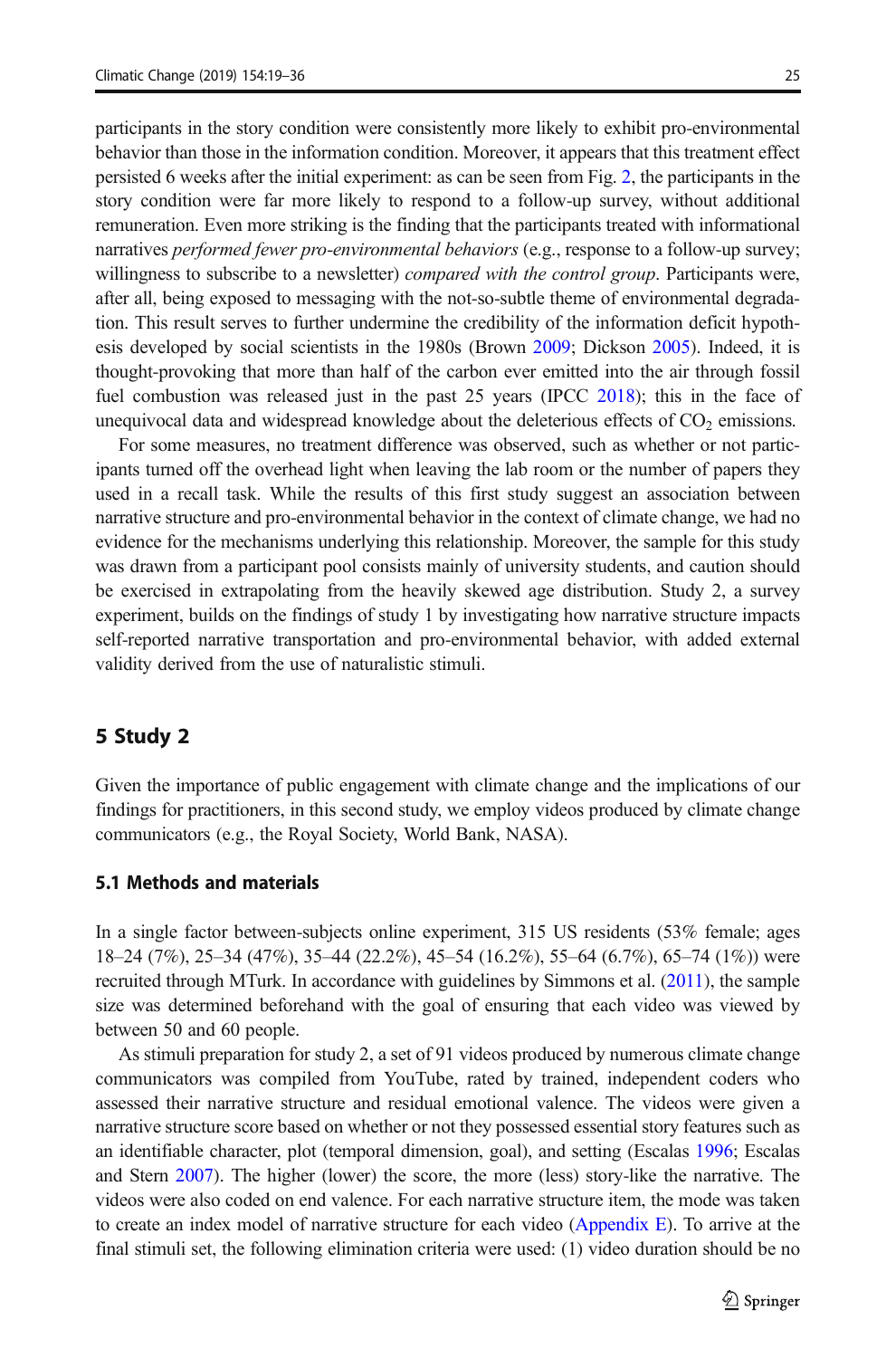longer than 240 s, (2) no producer should have more than one video in the final set so as to preclude the possibility of repetition, and (3) no pop-up advertisements embedded in the video. Next, the 22 videos (Appendix F) with the highest/lowest narrative structure index scores ranging from 0.40 to 1.64 were selected. There were high consistency and inter-rater reliability with a percentage of agreement ranging from 72.5 to 93.4%, calculated based on Krippendorff's Alpha (Appendix G).

All participants gave written informed consent and were compensated at fair market wages in the MTurk setting. Those accurately answering all attention checks were compensated with USD 4.90; participants who failed attention checks were paid USD 0.20, and their data was not analyzed. After answering demographic questions, the participants were randomly assigned to view four of the 22 videos in either high ( $n = 157$ ) or low narrative structure condition ( $n =$ 158). After viewing each video, the participants answered a 5-item self-reported measure of narrative transportation adopted by Appel et al. (Appel et al. [2015](#page-14-0)) (Appendix H). Once all four videos were viewed, the subjects were given the opportunity to donate between 1 and 7 min of time to help further climate change research (e.g., testing an online carbon footprint calculator) when the survey was over. Following the time donation question, the participants completed additional trait measures (see Appendix I). Attention check accuracy was 98%.

In order to test the relationship between the independent variable, narrative structure, and the dependent variable, narrative transportation, we ran a series of models performing linear mixed effects analysis using R Studio (Team [2012](#page-17-0)) and lme4 (Bates et al. [2015\)](#page-14-0). The ΔBIC (Bayesian Information Criterion) scores were generated for all models, and the model with the lowest ΔBIC was selected as the most predictive.

### 5.2 Results

The model most predictive of narrative transportation included "narrative structure" (story/ info) with a fixed effect ( $\beta$  = 4.30; SE = 0.69) and the random intercept (participant ID) with a BIC score 26.91 points lower than the second most predictive model, which included the random intercept (participant ID) alone. Model coefficients are given in Appendix J. The model indicates that participants in the high narrative structure condition scored considerably higher on self-reported narrative transportation, Cohen's  $d = 0.64$  than those in the low narrative structure condition, yet this had no observed effect on their willingness to donate time to furthering climate change research in a time donation task.

#### 5.3 Discussion

The results of this study support our proposition that the narrative structure of climate change videos has a direct influence on the self-reported subjective experience of narrative transportation. However, these findings do not provide evidence for an association with subsequent pro-environmental behavior, as operationalized by the time donation task. One probable explanation is the online setting in which the study was conducted. A high percentage of MTurk workers are professional survey takers (Stewart et al. [2015](#page-17-0)) and likely to be cynical about requests for participation outside the MTurk environment. Moreover, we remain uncertain that an immersive psychological experience such as narrative transportation can be reliably measured via self-report. To explore these issues in greater depth, we designed a third study using autonomic measures of emotional arousal previously identified as indicative of narrative transportation.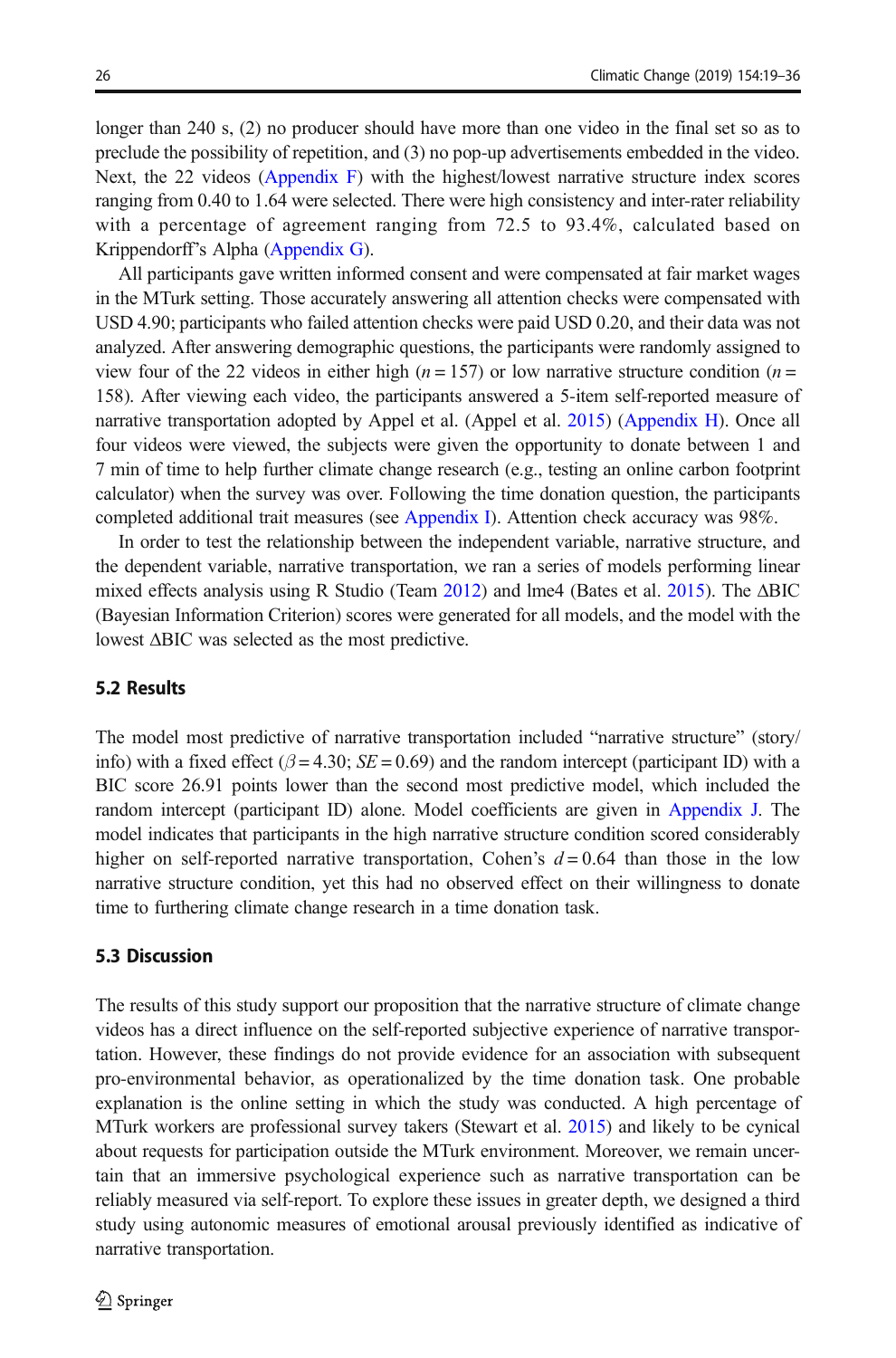#### 6 Study 3

Study 3 investigates whether autonomic reactivity and self-reported narrative transportation mediate the effect of narrative structure on pro-environmental behavior as well as how this relationship might be moderated by the end valence of the stimuli.

In this study, we test the expectation that narrative structure impacts pro-environmental behavior by influencing autonomic reactivity and heightened emotional arousal associated with the subjective experience of narrative transportation. To strengthen the robustness of our findings, we triangulate self-report measures of narrative transportation with measures of autonomic reactivity using a further reduced set of naturalistic stimuli from study 2. We predict that the influence of narrative structure on behavior is mediated by physiology, which is in turn moderated by the emotional valence of a video's ending and narrative transportation.

#### 6.1 Methods and materials

In a within-subjects, repeated-measures design, we pared down the stimuli list to six videos (Appendix K), selecting those with three highest and lowest mean narrative transportation scores as well as the following elimination criteria: (1) all videos should be produced by nonprofit organizations; (2) no producer should have more than one video in the final stimuli set so as to preclude the possibility of repetition; (3) videos should not specifically mention localities outside of the USA; (4) video duration was limited to a maximum 195 s so as to limit noise attributable to attentional variation between individual stimuli and to accommodate attentional constraints in an experimental setting.

Sessions were conducted at the lab of an American university, and 87 participants were recruited (53% female) from the surrounding community through mass e-mails and an existing online recruitment pool (ages 18–24 (55.8%), 25–34 (32.5%), 35–44 (7%), 45–54 (3.5%), 55– 64 (1.2%)). The sample size was determined beforehand in line with recommendations by Simmons et al. ([2011\)](#page-16-0) and Quintana (Quintana [2017](#page-16-0)). An Institutional Review Board approved this study. Immediately after consent, the participants responded to a pre-treatment questionnaire containing demographic items and trait measures (Appendix L). Upon completion, the participants were fitted with sensors, escorted to a private lab room, and seated in front of a laptop computer outfitted with headphones. All proceeding tasks, including the donation task, were presented in Psychopy (Peirce [2009\)](#page-16-0). A research assistant was seated on the opposite side of a privacy curtain throughout the duration of the study.

To gauge affective engagement and emotional arousal, we employ non-invasive measures of reactivity in the autonomic nervous system (ANS). Inter-beat (RR) intervals measure the number of milliseconds between R peaks in the QRS complex of the ECG wave. Closely associated with RR intervals, high-frequency heart rate variability (HF-HRV) is calculated with the RR interval over a period of time using an algorithm known as the fast Fourier transform. Because the heart is dully innervated, cardiac measures such as HF-HRV and RR intervals generally indicate both sympathetic and parasympathetic reactivity with HF-HRV reflecting greater parasympathetic control of the heart (Potter and Bolls [2012\)](#page-16-0). Electrodermal activity (EDA) measures changes in skin conductance and tends to be a more "pure" measure of SNS activation.

After a 5-minute baseline acquisition period for ANS measures of cardiac activity and skin conductance (see Appendix M for more detail), the participants viewed all videos presented in a random order. Autonomic activity was recorded continuously throughout the entire session.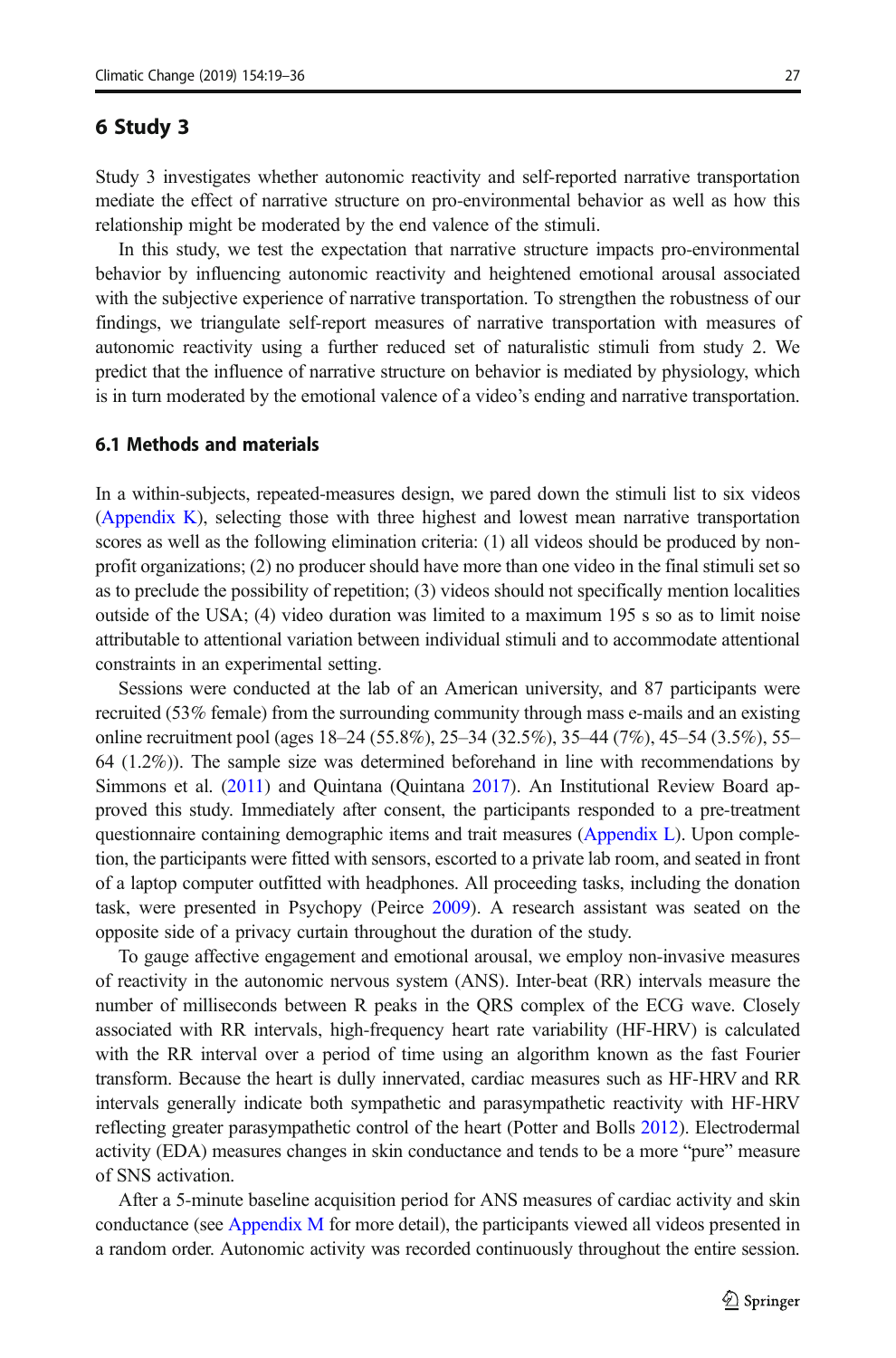The participants were given a base compensation fee of USD 29 and the opportunity to earn an additional USD 1 per video. These additional dollars were our dependent variable in a donation task similar to that designed by Xygalatas et al. (Xygalatas et al. [2016](#page-17-0)). Additional earnings were given to participants in the form of 100 pennies in a clear plastic container labeled "earnings," and placed next to an empty, but otherwise identical, container labeled "donations." Post-video stimulus, the participants could voluntarily donate a portion of this dollar to the producer of the climate change video they had just viewed. The participants were instructed to pour the amount they wished to donate from the "earnings" cup to the "donations" cup without touching the coins or counting.

Upon the completion of the task, the participants notified the research assistant who removed both containers, privately weighing and recording donations out of the participant's purview. The participants were then asked to answer five items designed to assess self-reported narrative transportation (Appel et al. [2015\)](#page-14-0), and two items to gauge narrative familiarity and attention. This process was repeated for each of the six stimuli, after which time all sensors were removed, and participants were escorted to another room where they completed a final questionnaire containing additional demographic, state, and trait measures. After finishing the last survey, the participants were privately paid their earnings, minus any donations, and dismissed. The donations were sent to the video producers at the conclusion of the study.

To examine the relationships between narrative structure and pro-environmental behavior, including mediators of autonomic reactivity (EDA, HF-HRV, and RR intervals), moderated by residual valence, and the unmoderated mediator of self-reported narrative transportation, we performed a conditional process and linear mixed effects analyses, using R Studio (Team [2012](#page-17-0)) and lme4 (Bates et al. [2015](#page-14-0)). Six participants were considered outliers or excluded from analysis for one or more of the following reasons: skin conductance levels  $\geq$  3 SD from the mean (Sokol-Hessner et al. [2009\)](#page-17-0), cardiac activity  $\geq$  4 SD from the mean (Potter and Bolls [2012](#page-16-0)), or missing data, leaving a total of 81 participants for final analysis. The ΔBIC scores were generated for all models, and the model with the lowest ΔBIC was selected as the most predictive. In cases where the  $\triangle BIC$  of models was  $\leq 2$ , the most parsimonious model was selected.

#### 6.2 Results

As can be seen from Table [1](#page-10-0), we observed a direct effect of narrative structure on one measure of cardiac activity, RR intervals  $(a_3 = 0.031)$ . There was a conditional indirect effect of narrative structure on pro-environmental donation behavior, mediated by a 3.1% increase in inter-beat intervals (RR), compared with baseline, moderated by negative residual valence, Cohen's  $d = 0.021$  $d = 0.021$  ( $b_8 = -79.723$ ). The results presented in Table 1 are conveyed in a more intuitive way in Fig. [3](#page-11-0). This diagram depicts the statistical representation of the conceptual model showing expected paths, together with the coefficients. Our final model provides no evidence that narrative structure predicts behavior through self-reported narrative transportation or alterations in the other autonomic measures, electrodermal activity (EDA), or heart rate variability (HF-HRV).

Although our primary aim with this study is not to investigate a direct relationship between narrative structure and donations, we include the path in our conditional process analyses, as recommended by Hayes [\(2013](#page-15-0)). Subsequent analysis revealed no direct effect between narrative structure and pro-environmental behavior, nor do we find self-reported narrative transportation results to be predictive of donation behavior. The results of the analysis using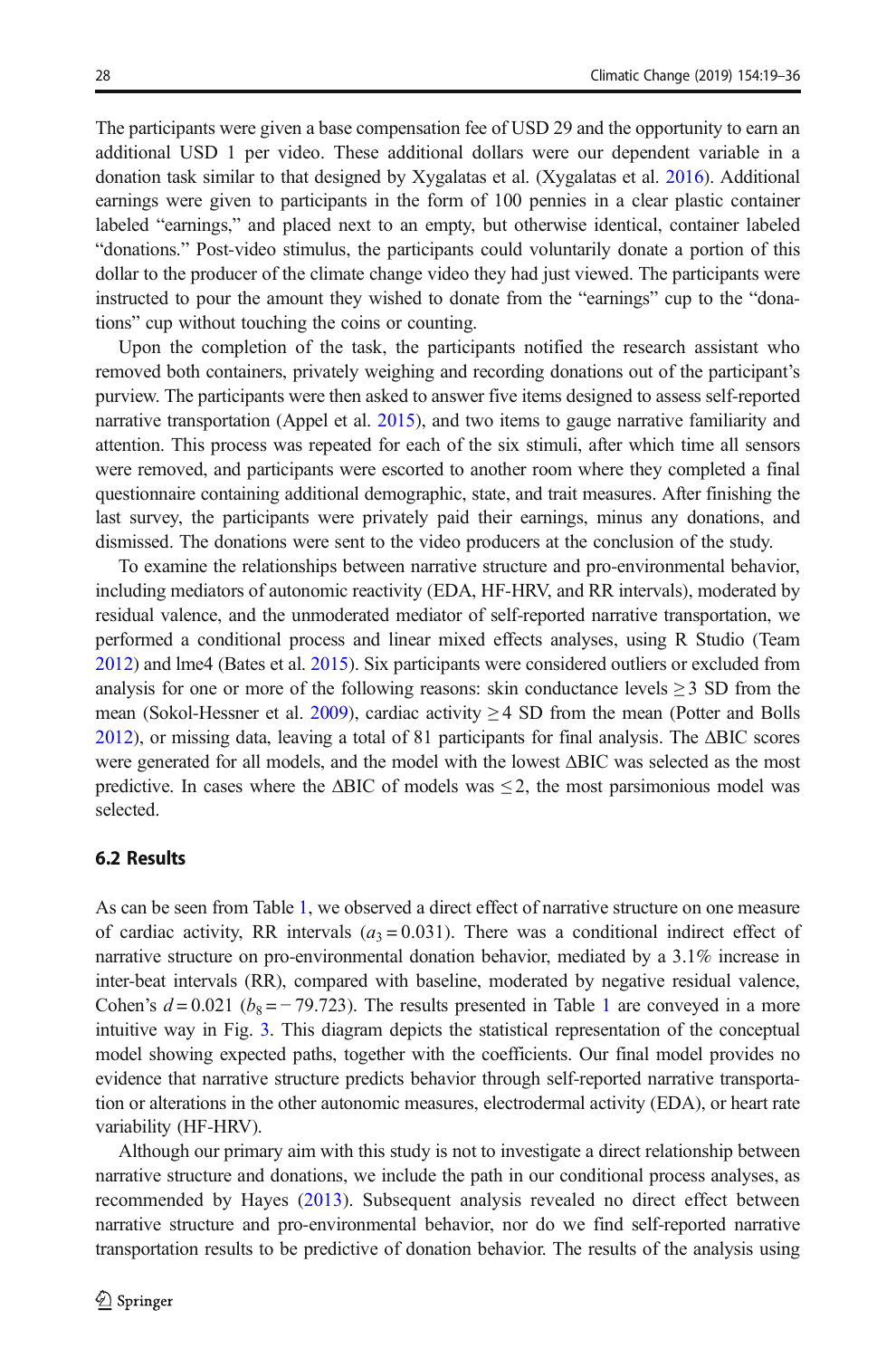<span id="page-10-0"></span>

|                                                            |                | Consequent                                         |                                                |       |                                                    |                |                                                         |    |                                                                   |
|------------------------------------------------------------|----------------|----------------------------------------------------|------------------------------------------------|-------|----------------------------------------------------|----------------|---------------------------------------------------------|----|-------------------------------------------------------------------|
| Antecedent                                                 |                | Coefficient (SE)<br>(HF-HRV)<br>N,                 | Coefficient (SE)<br>(EDA)<br>$\mathcal{M}_2$   |       | Coefficient (SE)<br>(RR)<br>$M_3$                  |                | (narrative transportation)<br>Coefficient (SE)<br>$M_4$ |    | Coefficient (SE)<br>(donation)                                    |
| Narrative structure (X)                                    | $\overline{a}$ | a <sub>2</sub><br>$\begin{array}{c} \end{array}$   | I                                              | $a_3$ | 0.031 (0.006)<br>[0.019, 0.43]                     | a <sub>4</sub> | 7.940 (0.515)<br>[6.93, 8.95]                           |    | $\overline{\phantom{a}}$                                          |
| HF-HRV $(M_{\rm 1})$                                       |                | I                                                  |                                                |       |                                                    |                |                                                         |    | $-8.797(23.478)$                                                  |
| EDA $(M_2)$                                                |                |                                                    |                                                |       |                                                    |                |                                                         |    | $-54.508, 36.923$<br>$-61.461(36.501)$                            |
| $\mathbb{R}$ $(M_3)$                                       |                |                                                    |                                                |       |                                                    |                |                                                         | b3 | $[-30.420, 140.756]$<br>$[-132.657, 9.950]$<br>55.195 (43.945)    |
| Narrative transportation (M <sub>4</sub> )                 |                |                                                    |                                                |       |                                                    |                |                                                         | 24 |                                                                   |
| End valence $(\mathcal{V})$                                |                |                                                    |                                                |       |                                                    |                |                                                         |    | $-4.414(4.282)$                                                   |
| Interaction HF-HRV $\times$ end valence ( $M_1 \times V$ ) |                |                                                    |                                                |       |                                                    |                |                                                         |    | $[-12.752, 3.925]$<br>27.442 (34.880)                             |
| Interaction: EDA $\times$ end valence ( $M_2 \times V$ )   |                | $\overline{\phantom{a}}$                           |                                                |       | $\overline{1}$                                     |                |                                                         |    | $[-40.744, 95.356]$<br>69.038 (45.927)                            |
| Interaction, RR $(M_3 \times V)$                           |                | $\mid$                                             | $\begin{array}{c} \hline \end{array}$          |       | $\begin{array}{c} \end{array}$                     |                | $\overline{\phantom{a}}$                                |    | $[-20.476, 158.669]$<br>$[-243.790, 83.431]$<br>$-80.251(83.976)$ |
| i,<br>Constant                                             |                | ġ.<br>$-0.209(0.014)$                              | $-0.002(0.006)$                                | i,    | $-0.004(0.005)$                                    | ż,             | 17.41 (0.648)                                           | 57 | 60.222 (8.008)                                                    |
|                                                            |                | $[-0.236, -0.182]$<br>Variance                     | $-0.014, 0.009$<br>Variance                    |       | $[-0.014, 0.006]$<br>Variance                      |                | 16.14, 18.68]<br>Variance                               |    | [44.466, 75.972]<br>Variance                                      |
| ID/random intercept                                        |                | 0.011 (0.106)<br>0.311/0.00<br>$R^2c/R^2m$<br>(SD) | 0.00(0.00)<br>0.00/0.00<br>$R^2c/R^2m$<br>(SD) |       | 0.000(0.023)<br>0.149/0.046<br>$R^2c/R^2m$<br>(SD) |                | $22.84$ (4.779)<br>$R^2cR^2m$<br>0.555/0.227<br>(SD)    |    | 4414.0 (66.44)<br>0.677/0.007<br>$R^2c/R^2m$<br>G <sub>S</sub>    |

Table 1 Main results on the effect of narrative structure on pro-environmental behavior

Table 1 Main results on the effect of narrative structure on pro-environmental behavior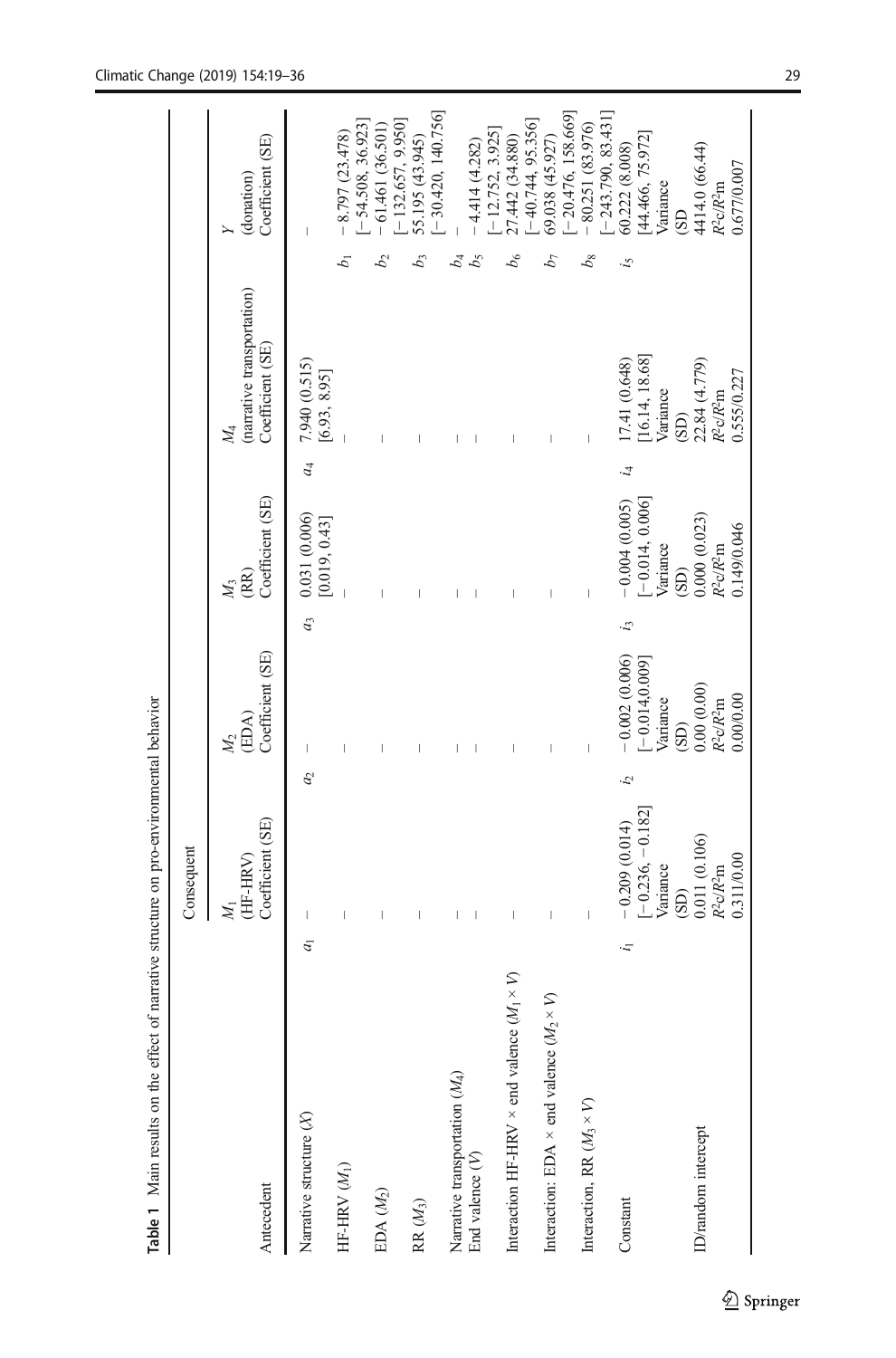<span id="page-11-0"></span>

Fig. 3 Statistical diagram with results

the pruned model (Appendix N) following the Hayes  $(2013)$  method serve as a robustness check and can be seen in Appendix O.

# 6.3 Discussion

Study 3 provides empirical support for our proposition that climate change narratives structured as stories stand a better chance than analytical narratives at influencing proenvironmental behavior through heightened emotional arousal. Indeed, climate change stories with negatively valenced endings influenced pro-environmental behavior by *increasing* interbeat (RR) intervals. Inferences about psychophysiology should always be made with caution, and RR intervals are one of the more difficult autonomic measures to interpret because the cardiac activity is influenced by both the sympathetic (SNS) and parasympathetic (PNS) branches of the autonomic nervous system. These systems are comprised of motor neurons that control the organs and glands, and can be coactive (Berntson et al. [1993\)](#page-14-0) or decoupled (Potter and Bolls [2012\)](#page-16-0). The SNS facilitates energy expenditure and, when activated, prepares the body for fight, flight, and procreation. It prepares to mobilize the body to confront threats through physiologic changes such as an increase in heart rate and blood pressure. The PNS facilitates recovery and energy storage through rest, repair, and digestion. SNS and PNS reactivity can operate independently or orthogonally, and both are indicative of attention and affective engagement (Barraza et al. [2015](#page-14-0)). Although our measure is likely under the influence of multiple patterns of ANS activity, it is clear that negatively valenced stories resulted in cardiac deceleration, which in turn predicted behavior.

Fluctuations in cardiac activity have been associated with attentional allocation (Potter and Bolls [2012\)](#page-16-0) and emotional arousal (Mitkidis et al. [2015\)](#page-16-0), and key determinants of empathic and sympathetic responses (Dickert and Slovic [2009](#page-15-0)). Stereotypical threat states and emotional arousal generally result in acceleration in heart rate and decrease in RR intervals, as a result of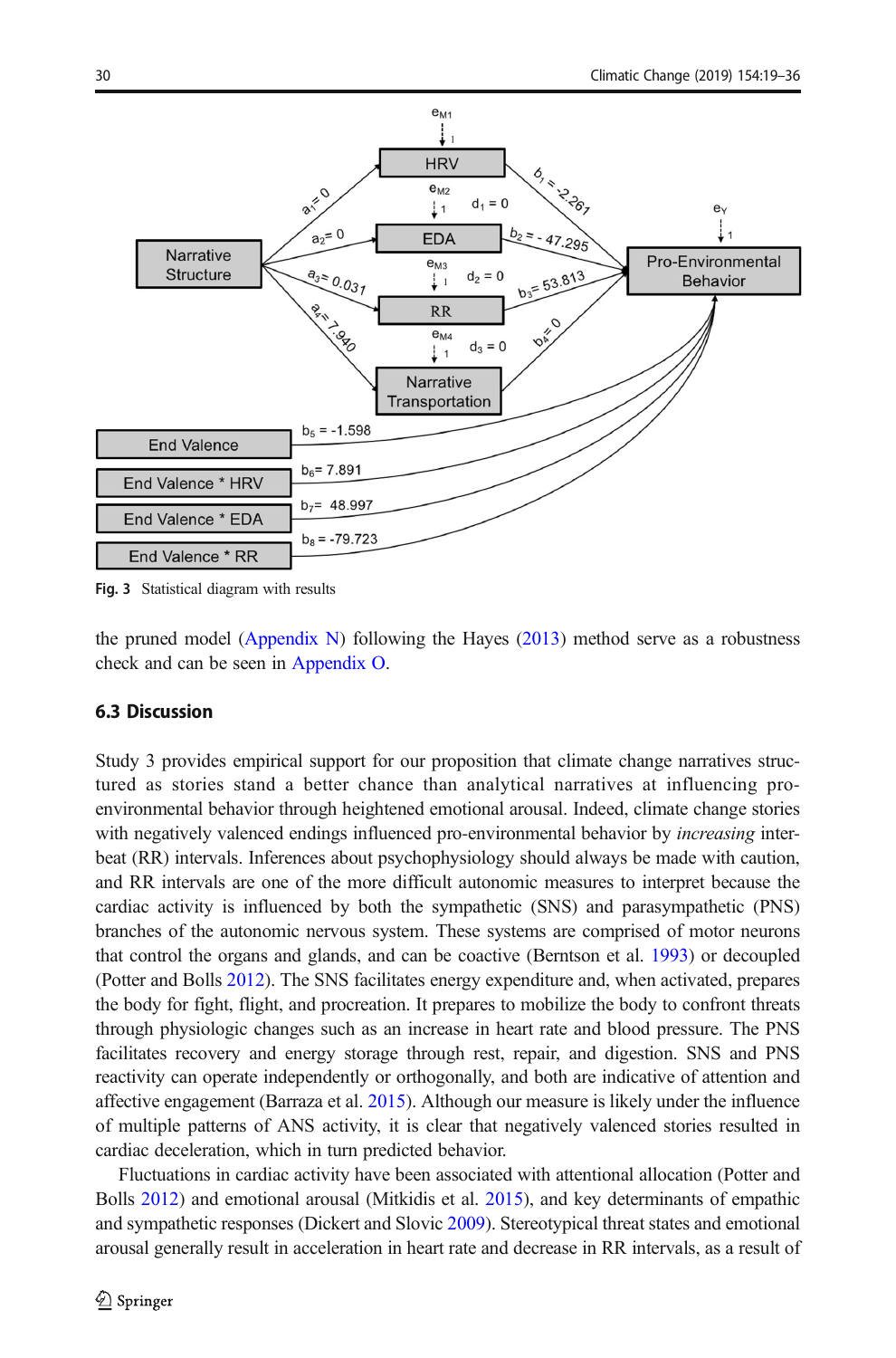SNS reactivity (Potter and Bolls [2012](#page-16-0)). Climate change, however, lacks a number of salient characteristics which typically trigger our cerebral alarms in the face of danger. Because the danger does not feel immediate or proximal, it provokes a different type of reactivity compared with threats which activate sympathetic arousal. Given that we observed no effect in the "purer" measure of sympathetic activation (EDA), the finding that cardiac deceleration predicts behavior suggests predominantly PNS reactivity. PNS activation has been associated with the orienting reflex (Graham and Clifton [1966](#page-15-0)), increased the allocation of cognitive resources in the form of attention and interest (Potter and Bolls [2012](#page-16-0)), and the encoding of information into working memory (Potter and Bolls [2012\)](#page-16-0).

Our finding is in line with the information intake-rejection hypothesis, which posits that parasympathetic activation improves response effectiveness by enhancing the ability to encode meaningful information from an individual's environment into working memory (Lacey and Lacey [1974\)](#page-16-0). These results may indicate a bodily state of "vigilant readiness," a preparatory response pattern akin to a predator stalking its prey (Lang and Bradley [2010](#page-16-0)): attentive and observant, weighing the options. This aligns with a prior work proposing a relationship between negative emotional valence and heart rate deceleration (Bolls et al. [2001;](#page-14-0) Lang et al. [1996\)](#page-16-0) as well as increased autonomic arousal (Potter and Bolls [2012](#page-16-0)). Negative valence has been shown to have a more enduring effect on heart rate response compared with positive emotion (Brosschot and Thayer [2003\)](#page-14-0), which may help explain why participants who experienced cardiac deceleration also exhibited increased pro-environmental behavior.

Although it is difficult to disentangle emotional arousal and cognitive processing, our finding that heart rate deceleration leads to increased pro-environmental behavior likely reflects emotional arousal in tandem with cognitive processing, culminating in a calculated form of autonomic response to a distal threat. It is noteworthy that analytical narratives did not evoke this same autonomic response. We posit that, unlike stories, these informational narratives do not effectively aid the construction of emotion which, in complement, signals the brain to take action to optimize bodily budgets.

#### 7 Conclusion and discussion

Based on the findings of this research, we echo the concerns of those who question the sufficiency of the information deficit approach to climate change communication. The primary goal of climate change communication campaigns is to persuade lay audiences as to the (a) severity of the problem and (b) need for action. While information and awareness are certainly not without value (van der Linden et al. [2014,](#page-15-0) [2015\)](#page-15-0), our findings suggest that the structure in which information is embedded is of great consequence for eliciting pro-environmental behavior. It is always crucial to tailor messages to the needs of a specific audience, but this is especially true for a psychologically distant threat and politically polarized issue.

It appears that climate change communications designed to motivate diverse audiences will benefit from being structured as stories. Across three experiments, we found that narratives framed as stories consistently outperformed factual narratives for encouraging action-taking in all audiences. We suggest that this is because they more effectively trigger autonomic reactivity and emotional arousal. The results of this research also propose a key role for end valence as a moderator of the relationship between physiology and action. Studies by Bradley et al. ([1996\)](#page-14-0) as well as Shoemaker [\(1996\)](#page-16-0) provide evidence that humans allocate more attentional resources to negative messages as an adaptive survival response. In order to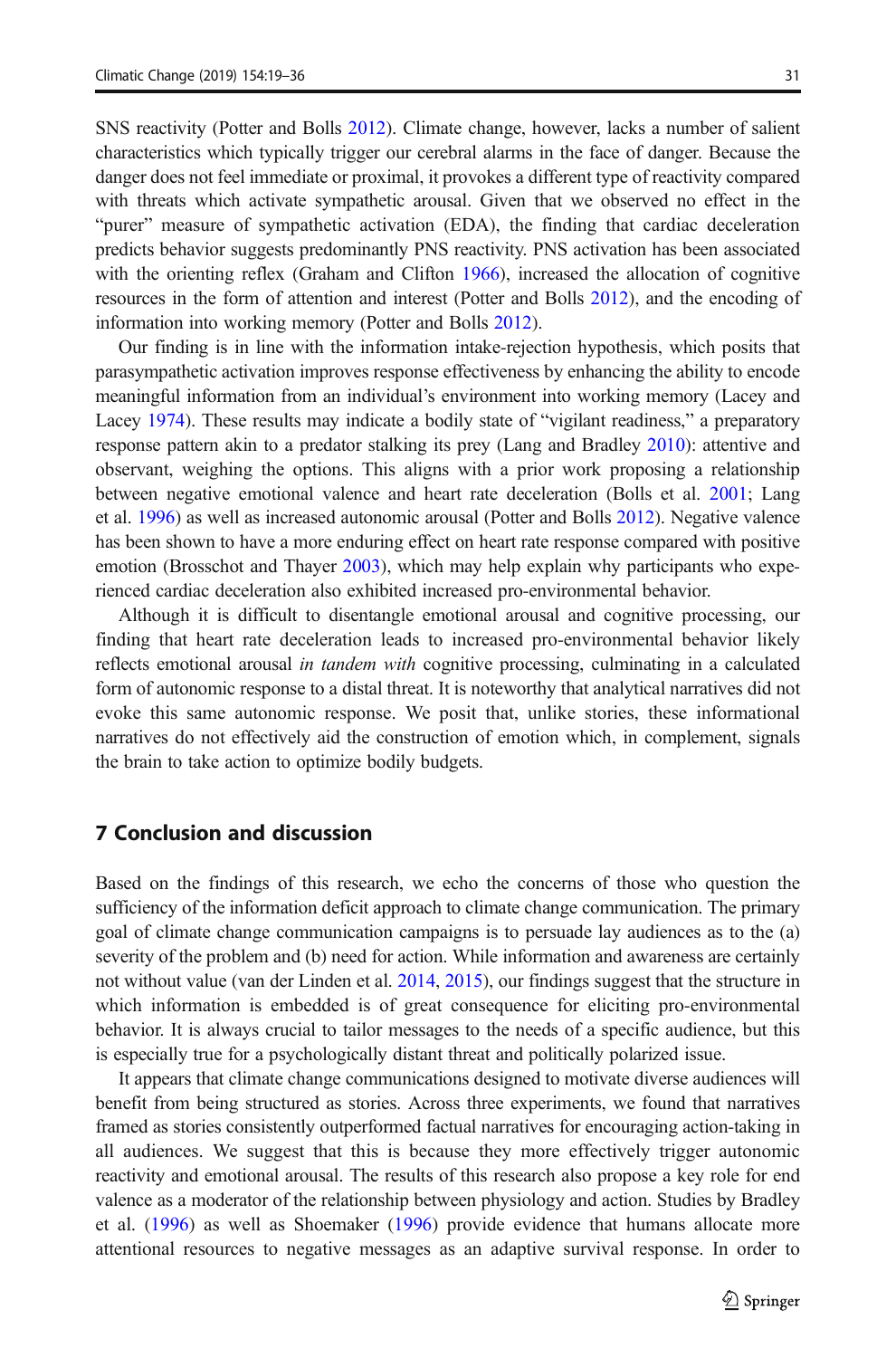maintain "allostasis," most of the brain's activity is dedicated to the intrinsic activity of prediction. Using past experience and the Bayesian logic (Deneve [2008](#page-15-0)), it continuously runs predictive models, and select among competing simulations, thereafter implementing an associated plan of action (Barrett [2016](#page-14-0)). External stimuli do not easily interrupt this process (Barrett [2017](#page-14-0)). Interoceptive predictions about internal bodily sensations produce affective feelings, which are the "brain's best guess about the state of [bodily] budgets" (Barrett [2017](#page-14-0)). These interoceptive predictions monitor potential threats to allostasis and determine the "affective niche"—what an individual is affectively engaged with at a particular moment in time (Barrett [2017\)](#page-14-0). However, on its own, affect lacks meaning. For the brain to order action, it must perceive the need and construct an instance of emotion, which is then expressed through involuntary changes in the autonomic nervous system (ANS) (Barrett [2017\)](#page-14-0). Our results suggest that negative end valence plays a key role in facilitating affective engagement and the perceived need for action. At the same time, having a sense of efficacy is extremely important for motivation to act in the face of a threat (Bandura [1986](#page-14-0)). Feeling overwhelmed by the enormity of a problem can cause paralysis. To what extent and under what conditions is negative valence more motivational than positive valence? These issues should be explored in greater depth.

Although we observed a clear association between narrative structure and self-reported narrative transportation, this did not translate into pro-environmental behavior in either of the studies where this was measured. Instead, we found autonomic reactivity to be a better indicator of emotional arousal and cognitive processing as well as a predictor of proenvironmental behavior. Self-report has limitations when it comes to providing insights into a highly complex, immersive, largely sub-conscious, psychological process. Nevertheless, given the fact that our findings did not replicate prior work on this subject (vanLaer et al. [2014](#page-16-0)), future research should consider triangulating self-report with more objective measures of affective engagement and emotional arousal to gain a better understanding of how these correlate with the construct of narrative transportation. More, the behavioral measures used in the controlled settings of these studies were necessarily operationalizations of engagement with climate change (e.g., recycling, newsletter subscription, charitable donations to organizations fighting climate change); proxies, inferior to direct measures which might be included in field studies (e.g., decreased air and automotive travel, reduction in meat consumption).

To accommodate the variation inherent in naturalistic stimuli, an intentionally broad definition of the narrative structure was applied in these studies. Future research could contribute to a greater understanding of how essential story elements such as character identification, goals, and motivations influence risk perception in climate change narratives. Given the important implications for practitioners, further studies could benefit by investigating all of these questions using controlled stimuli in a real-world setting. Finally, as the issue of climate change is characterized by extreme ideological polarization with important implications for identity and social affiliation (Kahan [2015\)](#page-15-0), future work should consider how these influence risk perception and bodily response to climate change stories (Kahan et al. [2007](#page-15-0); Slovic [1999\)](#page-17-0).

This research advances our understanding of how narrative structure influences engagement with climate change through emotional arousal, which likely incites pro-environmental behavior as the brain's way of optimizing bodily budgets. These findings have important implications for science communication scholars and practitioners alike. In a twist of irony, structuring narratives as factual presentations ignore what science tells us about the important role of affective and emotional engagement for optimizing communication and decision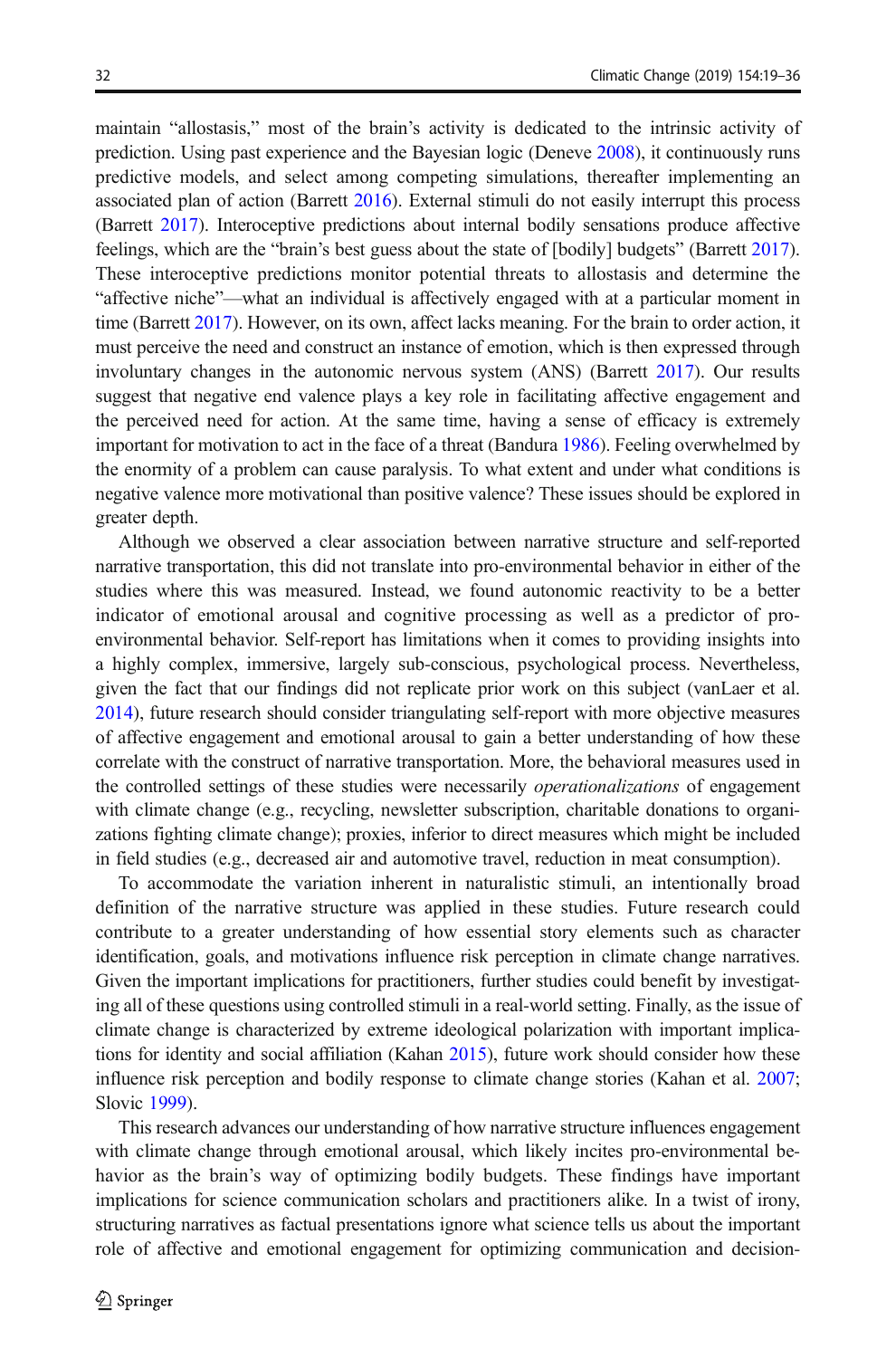<span id="page-14-0"></span>making. To maximize the likelihood of action-taking, our results suggest that science communicators should consider enrobing the presentation of information in story structure instead.

Acknowledgements We thank the entire lab team at the Center for Neuroeconomic Studies, especially Elizabeth Terris and Collin Binder for their diligence in the cleaning of physiological data from study 3. We thank Sue Campbell for her help with stimuli development in study 1 and John Thøgersen for his comments on this study's design. Finally, we thank Ekaterina Salnikova and Michael J. Morris for their comments.

Author contributions B.S.M, P.C., P.M., J.O., J.B., and P.Z. designed the research; B.S.M. and J.B. performed the research; B.S.M., P.C., P.M., J.C., and J.O. analyzed the data; B.S.M. wrote the initial draft; and all co-authors contributed with edits.

Funding information This research has been supported by seed funding from the Interacting Minds Centre, Aarhus University, as well as the Aarhus University Research Foundation.

#### Compliance with ethical standards

The work was carried out in accordance with the Helsinki Declaration, taking every precaution to protect the privacy and interests of research participants, all of whom gave written, informed consent. Laboratory studies were approved by an ethics advisory group and Institutional Review Board.

Open Access This article is distributed under the terms of the Creative Commons Attribution 4.0 International License (http://creativecommons.org/licenses/by/4.0/), which permits unrestricted use, distribution, and reproduction in any medium, provided you give appropriate credit to the original author(s) and the source, provide a link to the Creative Commons license, and indicate if changes were made.

#### References

- Appel M, Gnambs T, Richter T, Green MC (2015) The transportation scale-short form (Ts-Sf). Media Psychol 18(2):243–266. <https://doi.org/10.1080/15213269.2014.987400>
- Bagozzi RP, Moore DJ (1994) Public service advertisements: emotions and empathy guide prosocial behavior. J Mark 58(1):56–70
- Bandura A (1986) Social foundations of thought and action: a social cognitive theory. Prentice-Hall, Inc., Englewood Cliffs, NJ, US
- Barraza JA, Alexander V, Beavin LE, Terris ET, Zak PJ (2015) The heart of the story: peripheral physiology during narrative exposure predicts charitable giving. Biol Psychol 105:138–143. [https://doi.org/10.1016/j.](https://doi.org/10.1016/j.biopsycho.2015.01.008) [biopsycho.2015.01.008](https://doi.org/10.1016/j.biopsycho.2015.01.008)
- Barrett LF (2006) Valence is a basic building block of emotional life. J Res Pers 40(1):35–55
- Barrett LF (2016) The theory of constructed emotion: an active inference account of interoception and categorization. Soc Cogn Affect Neurosci:nsw154. <https://doi.org/10.1093/scan/nsw154>
- Barrett LF (2017) How emotions are made. Houghton-Mifflin-Harcourt, New York, NY
- Bates D, Maechler M, Bolker B, Walker S (2015) Lme4: Linear Mixed-Effects Models Using Eigen and S4. J Stat Softw 67(1):1–48. <https://doi.org/10.18637/jss.v067.i01>
- Berntson GG, Cacioppo JT, Quigley KS (1993) Cardiac psychophysiology and autonomic space in humans: empirical perspectives and conceptual implications. Psychol Bull 114(2):296–322
- Bolls PD, Lang A, Potter RF (2001) The effects of message valence and listener arousal on attention, memory, and facial muscular responses to radio advertisements. Commun Res 28(5):627–651. [https://doi.org/10.1177](https://doi.org/10.1177/009365001028005003) [/009365001028005003](https://doi.org/10.1177/009365001028005003)
- Bradley MM, Cuthbert BN, Lang PJ (1996) Picture media and emotion: effects of a sustained affective context. Psychophysiology 33(6):662–670
- Bransford JD, Brown A, Cocking R (2000) How people learn (expanded Ed.). National Academy, Washington,  $DC$
- Brosschot JF, Thayer JF (2003) Heart rate response is longer after negative emotions than after positive emotions. Int J Psychophysiol 50(3):181–187. [https://doi.org/10.1016/S0167-8760\(03\)00146-6](https://doi.org/10.1016/S0167-8760(03)00146-6)
- Brown S (2009) The new deficit model. Nat Nanotechnol 4(10):609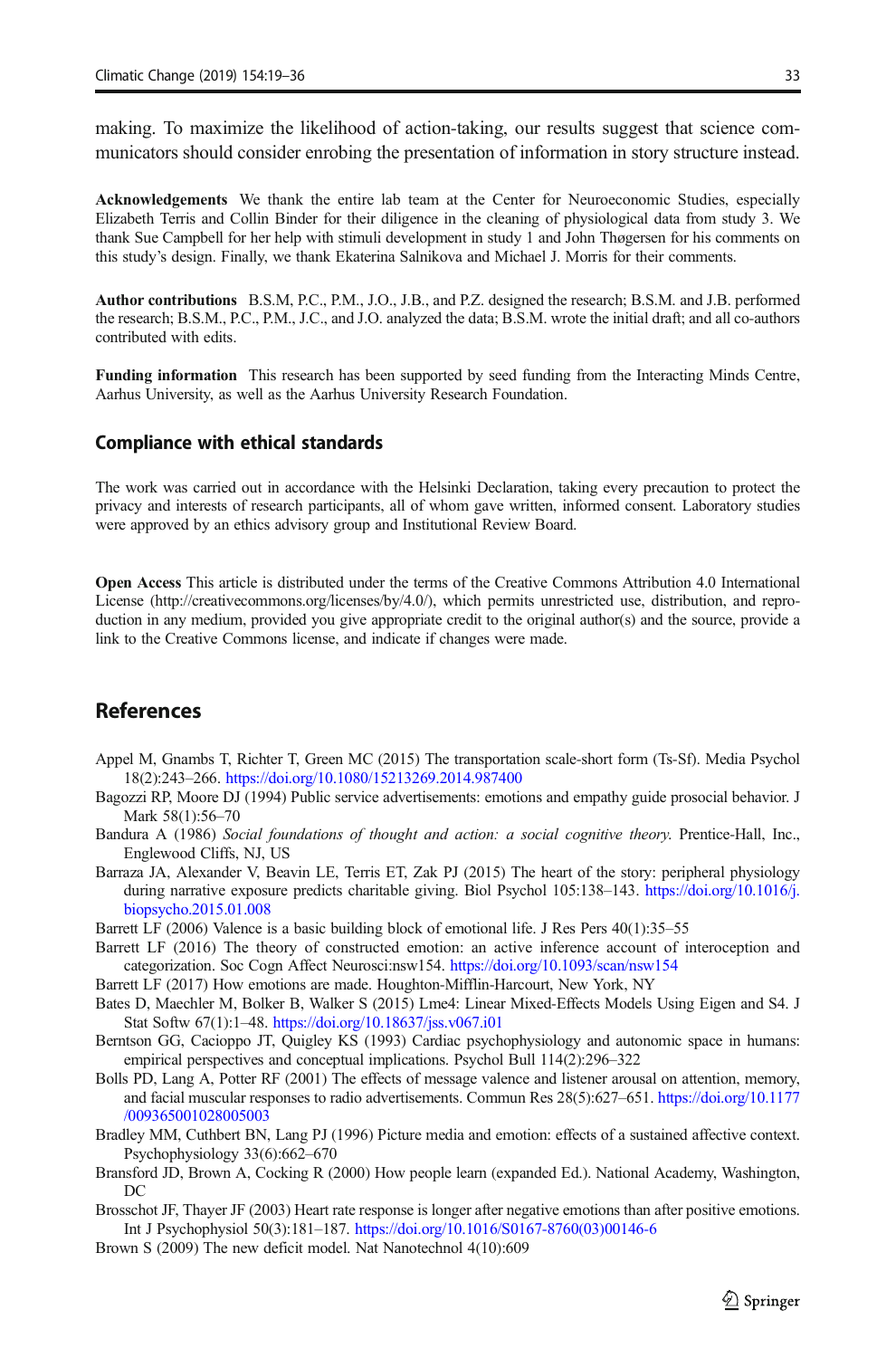<span id="page-15-0"></span>Bruner J (1986) Actual minds, possible worlds. Harvard University Press, Cambridge, Mass

- Cron, L. (2012). Wired for story: the writer's guide to using brain science to hook readers from the very first sentence: Ten Speed Press
- Cronon W (1992) A place for stories: nature, history, and narrative. J Am Hist 78(4):1347–1376
- Dahlstrom MF (2014) Using narratives and storytelling to communicate science with nonexpert audiences. Proc Natl Acad Sci 111(Supplement 4):13614–13620. <https://doi.org/10.1073/pnas.1320645111>
- Dalkir K, Wiseman E (2004) Organizational storytelling and knowledge management: a survey. Storytelling Self Soc 1:57–73
- Damasio AR (2003) Descartes' error : emotion, reason, and the human brain, Repr edn. Quill, New York
- Deneve S (2008) Bayesian spiking neurons I: inference. Neural Comput 20(1):91–117
- van der Linden SL, Leiserowitz AA, Feinberg GD, & Maibach EW (2014). How to communicate the scientific consensus on climate change: plain facts, pie charts or metaphors? An Interdisciplinary, International Journal Devoted to the Description, Causes and Implications of Climatic Change, 126(1), 255–262. doi:[https://doi.](https://doi.org/10.1007/s10584-014-1190-4) [org/10.1007/s10584-014-1190-4](https://doi.org/10.1007/s10584-014-1190-4)
- van der Linden SL, Leiserowitz AA, Feinberg GD, Maibach EW (2015) The scientific consensus on climate change as a gateway belief: experimental evidence. PLoS One 10(2):e0118489
- Dickert S, Slovic P (2009) Attentional mechanisms in the generation of sympathy. Judgm Decis Mak 4(4):297– 306
- Dickson D (2005). The case for a 'deficit model' of science communication. SciDev net 27
- Donald M (1991). Origins of the modern mind: three stages in the evolution of culture and cognition: Harvard University Press
- Dryzek JS, Norgaard RB, Schlosberg D (2011) The Oxford handbook of climate change and society. Oxford University Press, Oxford
- Escalas JAE (1996). Narrative processing: building connections between brands and the self: ProQuest Dissertations Publishing
- Escalas JAE, Stern B (2007) Narrative structure: plot and emotional responses. L. Erlbaum, Mahwah, N.J.
- Fisher W (1987) Human communication as narration: toward a philosophy of reason, value, and action. University of South Carolina Press, Columbia, SC
- Fisher RJ, Vandenbosch M, Antia KD (2008) An empathy-helping perspective on consumers' responses to fundraising appeals. J Consum Res 35(3):519–531
- Gopnik A, Meltzoff AN, & Kuhl PK (1999). The scientist in the crib: minds, brains, and how children learn: William Morrow & Co.
- Graham FK, Clifton RK (1966) Heart-rate change as a component of the orienting response. Psychol Bull 65(5): 305
- Green MC (1996). Mechanisms of narrative-based belief change. The Ohio State University. Retrieved from [http://rave.ohiolink.edu/etdc/view?acc\\_num=osu1235579429.](http://rave.ohiolink.edu/etdc/view?acc_num=osu1235579429) Accessed 11 Nov 2015
- Green MC, Brock TC (2000) The role of transportation in the persuasiveness of public narratives. J Pers Soc Psychol 79(5):701–721. <https://doi.org/10.1037/0022-3514.79.5.701>
- Haven KF (2007) Story proof: the science behind the startling power of story. Libraries Unlimited, Westport, CT
- Hayes AF (2013) Introduction to mediation, moderation, and conditional process analysis: a regression-based approach. Guilford Press, New York, NY
- Hertwig R, Barron G, Weber EU, Erev I (2004) Decisions from experience and the effect of rare events in risky choice. Psychol Sci 15(8):534–539. <https://doi.org/10.1111/j.0956-7976.2004.00715.x>
- Hoeken H, Kolthoff M, José S (2016) Story perspective and character similarity as drivers of identification and narrative persuasion. Hum Commun Res 42(2):292–311. <https://doi.org/10.1111/hcre.12076>
- IPCC. (2018). Summary for policymakers of IPCC special report on global warming of 1.5°C Approved by Governments. Retrieved from [https://www.ipcc.ch/2018/10/08/summary-for-policymakers-of-ipcc-special](https://www.ipcc.ch/2018/10/08/summary-for-policymakers-of-ipcc-special-report-on-global-warming-of-1-5c-approved-by-governments/)[report-on-global-warming-of-1-5c-approved-by-governments/.](https://www.ipcc.ch/2018/10/08/summary-for-policymakers-of-ipcc-special-report-on-global-warming-of-1-5c-approved-by-governments/) Accessed 30 Oct 2018
- Johnson DR (2012) Transportation into a story increases empathy, prosocial behavior, and perceptual Bias toward fearful expressions. Personal Individ Differ 52(2):150–156. [https://doi.org/10.1016/j.](https://doi.org/10.1016/j.paid.2011.10.005) [paid.2011.10.005](https://doi.org/10.1016/j.paid.2011.10.005)
- Kahan DM (2015) Climate-science communication and the measurement problem. Polit Psychol 36(S1):1–43. <https://doi.org/10.1111/pops.12244>
- Kahan DM (2017) 'Ordinary science intelligence': a science-comprehension measure for study of risk and science communication, with notes on evolution and climate change. Journal of Risk Research 20(8):995– 1016. <https://doi.org/10.1080/13669877.2016.1148067>
- Kahan DM, Braman D, Slovic P, Gastil J, & Cohen GL (2007). The second national risk and culture study: making sense of-and making progress in-the American culture war of fact
- Kahan DM, Wittlin M, Peters E, Slovic P, Ouellette LL, Braman D, & Mandel, G. N. (2011). The tragedy of the risk-perception commons: culture conflict, rationality conflict, and climate change Temple University Legal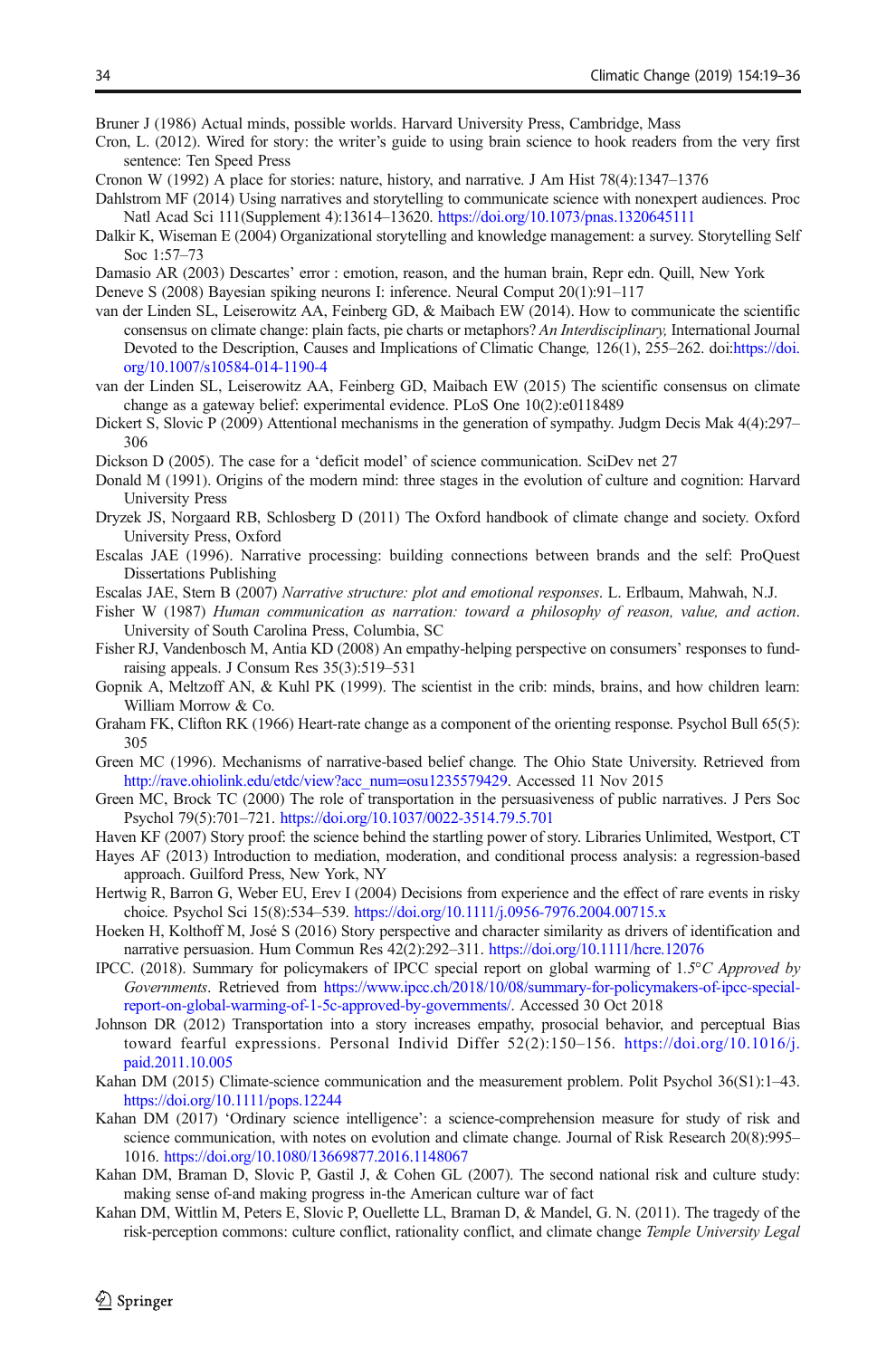<span id="page-16-0"></span>Studies Research Paper No. 2011–26; Cultural Cognition Project Working Paper No. 89; Yale Law & Economics Research Paper No. 435; Yale Law School, Public Law Working Paper No. 230

- Kahan DM, Peters E, Wittlin M, Slovic P, Ouellette LL, Braman D, Mandel G (2012) The polarizing impact of science literacy and numeracy on perceived climate change risks. Nat Clim Chang 2(10):732–735
- Klein E (2014). How politics make us stupid. Vox
- Lacey JI, Lacey BC (1974) On heart rate responses and behavior: a reply to Elliott. J Pers Soc Psychol 30(1):1– 18
- vanLaer T, Ruyter K d, Visconti LM, Wetzels M (2014) The extended transportation-imagery model: a metaanalysis of the antecedents and consequences of consumers' narrative transportation. J Consum Res 40(5): 797–817. <https://doi.org/10.1086/673383>
- Lang PJ, Bradley MM (2010) Emotion and the motivational brain. Biol Psychol 84(3):437–450. [https://doi.](https://doi.org/10.1016/j.biopsycho.2009.10.007) [org/10.1016/j.biopsycho.2009.10.007](https://doi.org/10.1016/j.biopsycho.2009.10.007)
- Lang A, Newhagen J, Reeves B (1996) Negative video as structure: emotion, attention, capacity, and memory. J Broadcast Electron Media 40(4):460–477
- Leiserowitz A, Maibach E, Roser-Renouf C, Feinberg G, Howe P (2013) Global warming's six Americas, September 2012. Yale University and George Mason University. Yale Project on Climate Change Communication, New Haven, CT
- Lin PY, Grewal NS, Morin C, Johnson WD, Zak PJ (2013) Oxytocin increases the influence of public service advertisements. PLoS One 8(2):e56934. <https://doi.org/10.1371/journal.pone.0056934>
- Loewenstein G (2010) Insufficient emotion: soul-searching by a former indicter of strong emotions. Emot Rev 2(3):234–239. <https://doi.org/10.1177/1754073910362598>
- Lorenzoni I, Nicholson-Cole S, Whitmarsh L (2007) Barriers perceived to engaging with climate change among the UK public and their policy implications. Glob Environ Chang 17(3–4):445–459. [https://doi.org/10.1016](https://doi.org/10.1016/j.gloenvcha.2007.01.004) [/j.gloenvcha.2007.01.004](https://doi.org/10.1016/j.gloenvcha.2007.01.004)
- Martinez-Conde S, Macknik SL (2017) Opinion: finding the plot in science storytelling in hopes of enhancing science communication. Proc Natl Acad Sci 114(31):8127–8129
- McComas K, Shanahan J (1999) Telling stories about global climate change: measuring the impact of narratives on issue cycles. Commun Res 26(1):30–57. <https://doi.org/10.1177/009365099026001003>
- Mitkidis P, McGraw JJ, Roepstorff A, Wallot S (2015) Building trust: heart rate synchrony and arousal during joint action increased by public goods game. Physiol Behav 149:101–106. [https://doi.org/10.1016/j.](https://doi.org/10.1016/j.physbeh.2015.05.033) [physbeh.2015.05.033](https://doi.org/10.1016/j.physbeh.2015.05.033)
- Moezzi M, Janda KB, Rotmann S (2017) Using stories, narratives, and storytelling in energy and climate change research. Energy Res Soc Sci 31:1–10
- Nell V (1988) The psychology of reading for pleasure: needs and gratifications. Read Res Q 23(1):6–50. <https://doi.org/10.2307/747903>
- Nelson K (2003) Narratives and the emergence of a consciousness of self. In: Fireman GDM, Ted E, Flanagan OJ (eds) Narrative and consciousness: literature, psychology and the brain. Oxford University Press, New York, NY, pp 17–36
- Peirce JW (2009) Generating stimuli for neuroscience using psychopy. Frontiers in neuroinformatics 2:10
- Peters E, Slovic P (2000) The springs of action: affective and analytical information processing in choice. Personal Soc Psychol Bull 26(12):1465–1475. <https://doi.org/10.1177/01461672002612002>
- Petty RE, Cacioppo JT (1986) The elaboration likelihood model of persuasion. Adv Exp Soc Psychol 19:123– 205
- Pinker S (2003). The language instinct: how the mind creates language: Penguin UK
- Plotkin HC (1982). Learning, development, and culture: essays in evolutionary epistemology: John Wiley & Sons
- Potter RF, & Bolls P (2012). Psychophysiological measurement and meaning: cognitive and emotional processing of media: Routledge
- Quintana DS (2017) Statistical considerations for reporting and planning heart rate variability case-control studies. Psychophysiology 54(3):344–349
- Russell JA, Barrett LF (1999) Core affect, prototypical emotional episodes, and other things called emotion: dissecting the elephant. J Pers Soc Psychol 76(5):805
- Sakakibara C (2008) "Our home is drowning": Inupiat storytelling and climate change in Point Hope, Alaska. Geogr Rev [HW Wilson - SSA] 98(4):456
- Schank RC (1990) Tell me a story: a new look at real and artificial memory. Scribner, New York
- Shoemaker PJ (1996) Hardwired for news: using biological and cultural evolution to explain the surveillance function. J Commun 46(3):32–47
- Simmons JP, Nelson LD, Simonsohn U (2011) False-positive psychology: undisclosed flexibility in data collection and analysis allows presenting anything as significant. Psychol Sci 22(11):1359–1366